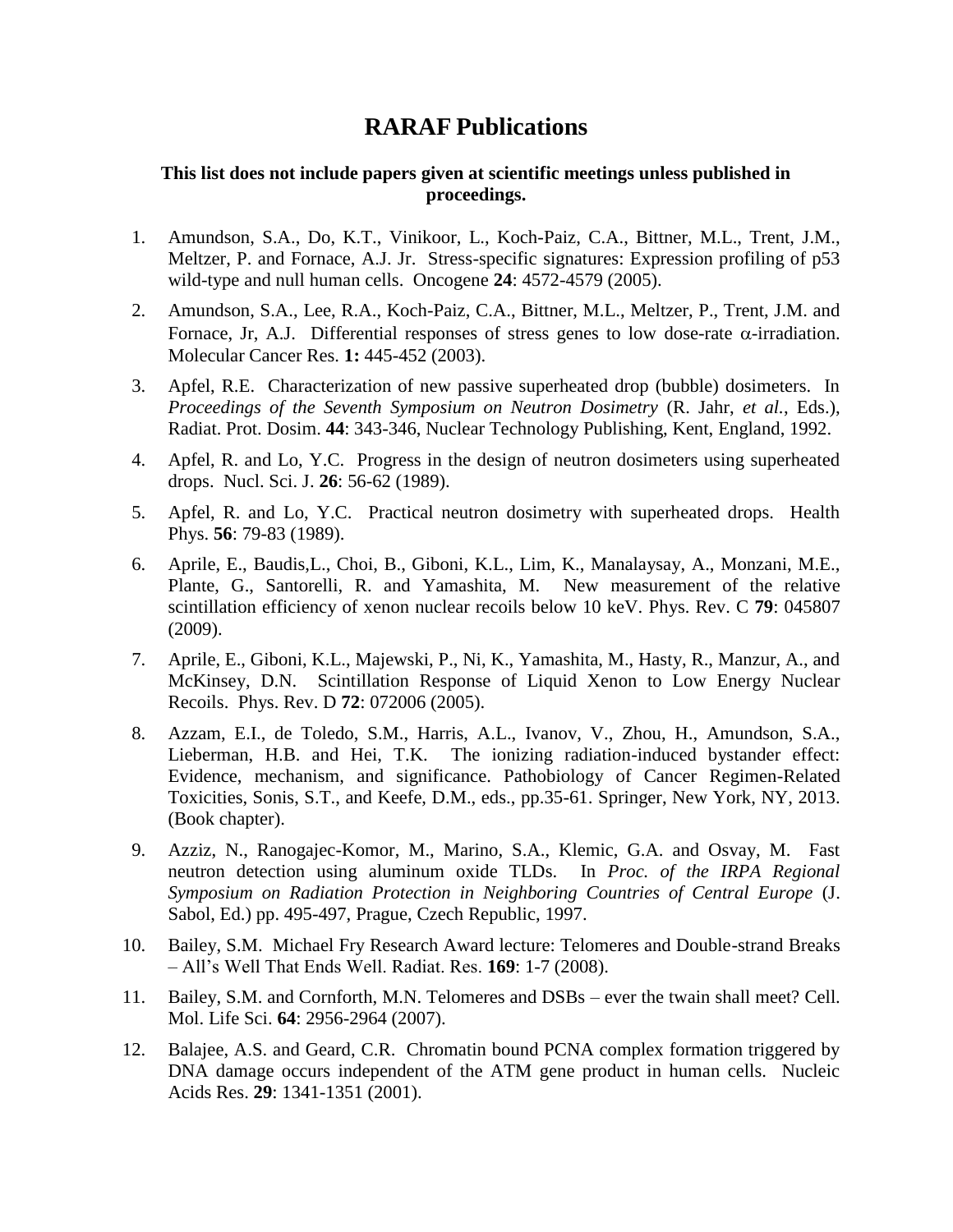- 13. [Balajee, A.S., Geard, C.R.](http://www.ncbi.nlm.nih.gov/entrez/query.fcgi?cmd=Retrieve&db=pubmed&dopt=Abstract&list_uids=15474997) Replication protein A and gamma-H2AX foci assembly is triggered by cellular response to DNA double-strand breaks. Exp Cell Res. **300**: 320-334 (2004).
- 14. Balajee, A.S., Ponnaiya, B., Baskar, R. and Geard, C.R. Induction of replication protein A in bystander cells. Radiat. Res. **162**: 677-686 (2004)
- 15. Bateman, J.L., Rossi, H.H., Kellerer, A.M., Robinson, C. and Bond, V.P. Dosedependence of fast neutron RBE for lens opacification in mice. Radiat. Res. **51**: 381-390 (1972).
- 16. Belyakov, O.V., Mitchell, S.A., Parikh, D., Randers-Pehrson, G., Marino, S.A., Amundson, S.A., Geard, C.R. and Brenner, D.J. Biological effects in unirradiated human tissue as a response to radiation damage up to 1 mm away. Proc. Nat. Acad, Sci. USA **102**: 14203-14208 (2005).
- 17. Bengtsson, L.G., Goodman, L.J., Marino, S.A. and Robertson, J.S. Computer evaluation of monoenergetic neutron irradiations in radiobiology. Health Physics **18**: 577 (1970).
- 18. Bertucci, A., Pocock, R., Randers-Pehrson, G. and Brenner, D.J. Microbeam irradiation of the *C. elegans* nematode. J. Radiat. Res. **50**: Suppl. A: A49-A54 (2009).
- 19. Bigelow, A.W., Brenner, D.J., Garty, G. and Randers-Pehrson, G. Single-particle / single-cell ion microbeams as probes of biological mechanisms (Review article). IEEE T. Plasma Sci. **36**: 1424-1431 (2008), PMCID: PMCID: PMC3685624.
- 20. Bigelow, A., Garty, G., Funayama, T., Randers-Pehrson, G., Brenner, D. and Geard, C. Expanding the question-answering potential of single-cell microbeams at RARAF, USA, J. Radiat. Res. **50** Suppl.A: A21-A28 (2009) PMCID: PMC2924733.
- 21. Bigelow A.W., Geard, C.R. Randers-Pehrson, G and Brenner, D.J. Microbeam-Integrated Multiphoton Imaging System. Rev. Sci. Instrum. **79**: 123707 (2008), PMCID: PMC2736647.
- 22. Bigelow, A.W., Ponnaiya, B., Targoff, K. and Brenner. D.J. UV microspot irradiator at Columbia University. Radiat. Environ. Biophys. **52**: 411-417 (2013) PMCID: PMC3723145.
- 23. Bigelow, A.W., Randers-Pehrson, G. and Brenner, D.J. Laser ion source development for the Columbia University microbeam. Rev. Sci. Instrum. **73**: 770-772 (2002).
- 24. Bigelow A.W., Randers-Pehrson, G. and Brenner, D.J. Proposed laser ion source for the Columbia University microbeam. *9th International Conference on Nuclear Microprobe Technology and Applications, ICNMTA 2002*. Nucl. Instr. Meth. B **210**: 65-69 (2003).
- 25. Bigelow, A.W., Randers-Pehrson, G. and Brenner D.J. Laser Ion Source Design for the Columbia University Microbeam. *6 th International Workshop on Microbeam Probes of Cellular Radiation Response,* Oxford, UK, March 29-31, 2003.
- 26. Bigelow, A.W., Randers-Pehrson, G., Garty, G., Geard, C.R, Xu Y., Harken, A.D., Johnson, G.W. and Brenner, D.J. Ion, X-ray, UV and neutron microbeam systems for cell irradiation. AIP Conf Proc. **1336**: 351–355 (2011), PMCID: PMC3570827.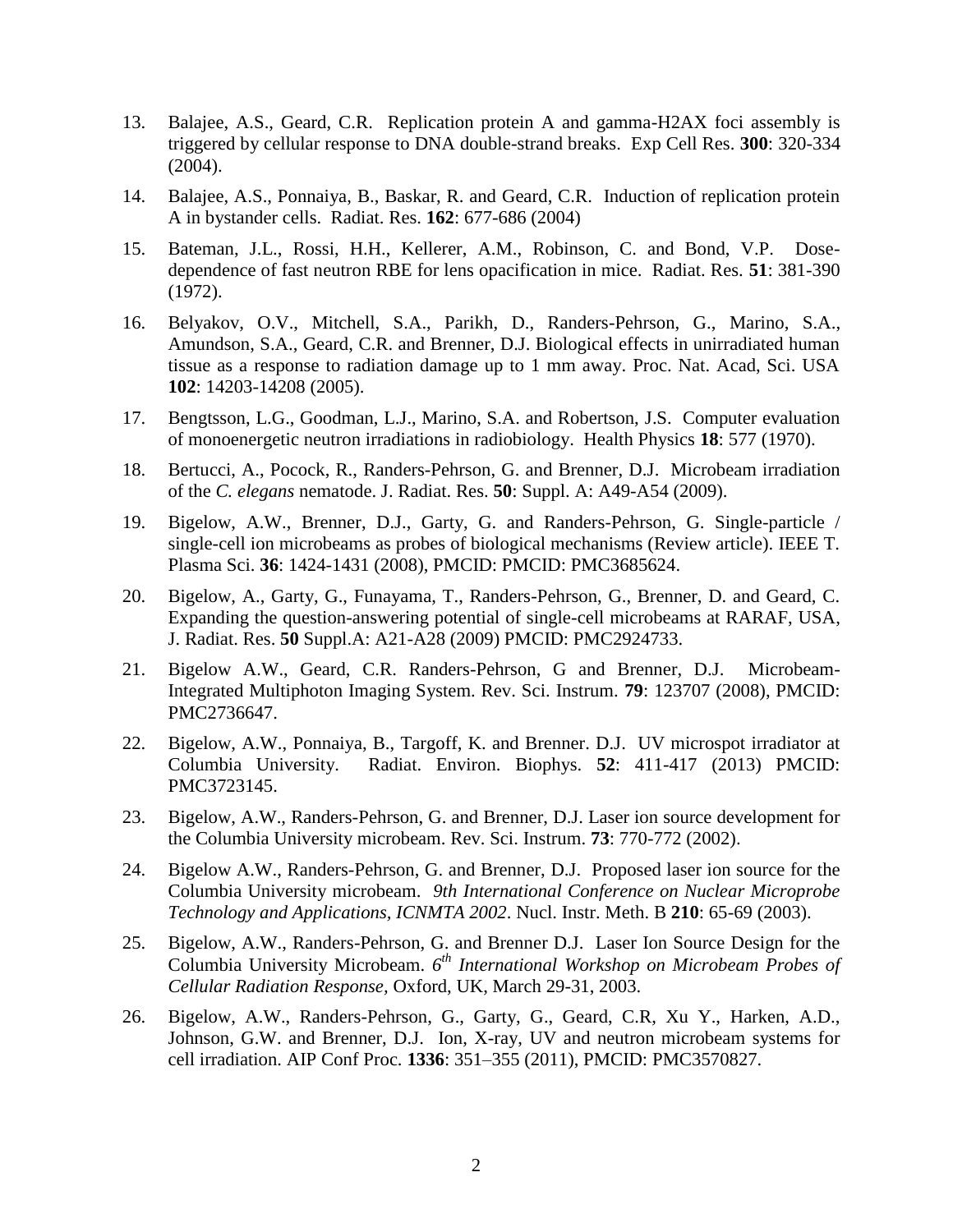- 27. Bigelow, A.W., Randers-Pehrson, G., Kelly, R.P. and Brenner, D.J. Laser Ion Source for Columbia University's Microbeam. Nucl. Instr. Meth. B **241**: 874-879 (2005).
- 28. Bigelow, A.W., Randers-Pehrson, G., Michel, K.A. Brenner D.J., and Dymnikov, A.D. Sample targeting during single-particle single-cell irradiation. *AIP Conference Proceedings for the Seventeenth International Conference on the Application of Accelerators in Research and Industry (CAARI),* Denton, Texas, November 12-16, 2002. AIP Conference Proceedings **680**: 347-350 (2003).
- 29. Bigelow, A.W., Ross, G.J., Randers-Pehrson, G. and Brenner, D.J. The Columbia University Microbeam II endstation for cell imaging and irradiation. Nucl. Instr. Meth. B **231**: 202-206 (2005).
- 30. Bird, R.P. Biophysical studies with spatially correlated ions: 3. Cell survival studies using diatomic deuterium. Radiat. Res. **78**: 210-223 (1979).
- 31. Bird, R.P. Cysteamine as a protective agent with high-let radiations. Radiat. Res. **82**: 290-296 (1980).
- 32. Bird, R.P., Rohrig, N., Colvett, R.D., Geard, C.R., and Marino, S.A. Inactivation of synchronized chinese hamster V79 cells with charged-particle track segments. Radiat. Res. **82**: 277-289 (1980).
- 33. Bird, R.P., Zaider, M., Rossi, H.H., Hall, E.J., Marino, S.A. and Rohrig, N. The sequential irradiation of mammalian cells with x rays and charged particles of high LET. Radiat. Res. **93**: 444-452 (1983).
- 34. Bond, V.P. Dose, effect severity and imparted energy in assessing biological effects. Stem Cells **13 Suppl 1**: 21-9 (Review) (1995).
- 35. Bond, V.P, Benary, V., Sondhaus, C.A. and Feinendegen, L.E. The meaning of linear dose-response relations, made evident by use of absorbed dose to the cell. Health Physics **68**: 786-792 (1995).
- 36. Bond, V.P., Cronkite, E.P., Bullis, J.E., Wuu, C.S., Marino, S.A. and Zaider, M. An HSEF for murine myeloid leukemia. In *Microdsimetry, An Interdisciplinary Approach* (D.T. Goodhead and H.G. Menzel, Eds.) pp.228-231, The Royal Society of Chemistry, Cambridge, U.K., 1997.
- 37. Bond, V.P., Varma, M., Feinendegen, L.E, Wuu, C.S. and Zaider, M. Application of the HSEF to assesing radiation risks in the practice of radiation protection. Health Physics **68**: 627-631 (1995).
- 38. Bond, V.P., Wielopolski, L. and Shani, G. Current misinterpretations of the linear, nonthreshold hypothesis. Health Physics **70**: 877-882 (1996).
- 39. Borek, C. In vitro cell transformation by low doses of x irradiation and neutrons. In *The Biology of Radiation Carcinogenesis* (J. Yuhas, R. W. Tennant and J. D. Regan, Eds.), pp. 309-325, Raven Press, New York, 1976.
- 40. Borek, C., Hall, E.J. and Rossi, H.H. Malignant transformation in cultured hamster embryo cells produced by x rays, 430 keV monoenergetic neutrons and heavy ions. Cancer Res. **38**: 2997-3005 (1978).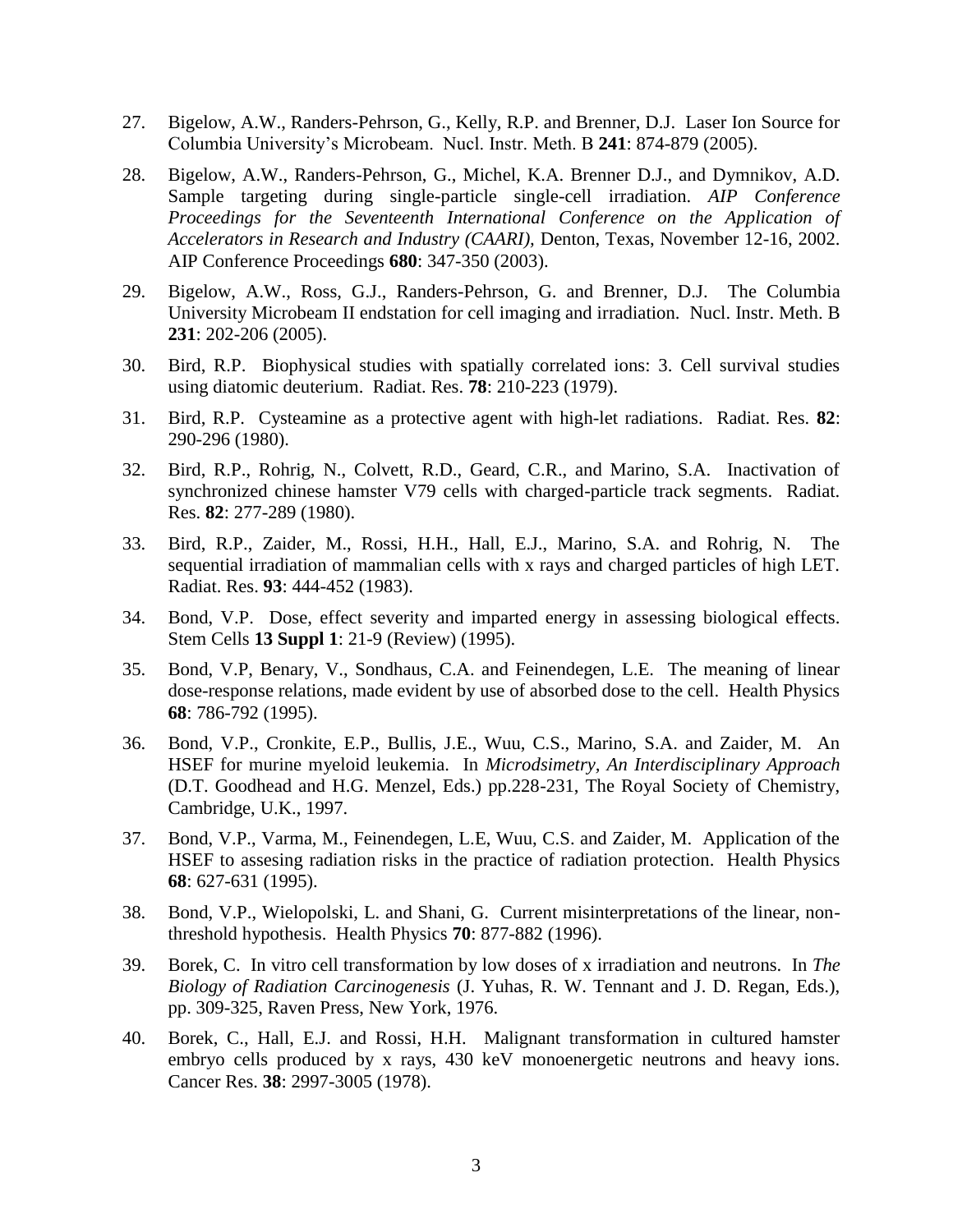- 41. Böyum, A., Carsten, A.L., Chikkappa, G., Cook, L., Bullis, J., Honikel, L. and Cronkite, E.P. The r.b.e. of different neutrons as determined by human bone-marrow cell-culture techniques. Int. J. Radiat. Biol. **34**: 201-212 (1978).
- 42. Brenner, D.J. Confidence limits for low induced frequencies of oncogenic transformation in the presence of a background. Int. J. Radiat. Biol. **57**: 1031-45 (1990).
- 43. Brenner, D.J. Significance of neutrons from the atomic bombs at Hiroshima for revised radiation risk estimates. Health Physics **60**: 439-442 (1991).
- 44. Brenner, D.J. Radon Current challenges in cellular radiobiology. Int. J. Radiat. Biol. **6**: 3-13 (1992).
- 45. Brenner, D.J. Editor, Proceedings of the 4th International Workshop: Microbeam probes of cellular radiation response. Radiat. Res. **153**: 220-238 (2000).
- 46. Brenner, D.J. Rutherford, the Curies, and radon. Med. Phys. **27**: 618 (2000).
- 47. Brenner, D.J. Editor, The 7th International Workshop on Microbeam Probes of Cellular Radiation Response. Radiat. Res. **166**: 652-689 (2006).
- 48. Brenner, D.J. 2012 Failla Award Lecture: Exploring two two-edged swords. Radiat Res. **178**: 7-16 (2012), PMCID: PMC3573181.
- 49. Brenner, D.J. and Elliston, C.D. The potential impact of the bystander effect on radiation risks in a Mars mission. Radiat. Res **156**: 612-617 (2001).
- 50. Brenner, D.J. and Hall, E.J. The inverse dose-rate effect for oncogenic transformation by neutrons and charged particles: a plausible interpretation consistent with published data. Int. J. Radiat. Biol. **58**: 745-58 (1990).
- 51. Brenner, D.J. and Hall, E.J. Radiation-induced oncogenic transformation: the interplay between dose, dose protraction, and radiation quality. Advan. Radiat .Biol. **16**, 167-169 (1992).
- 52. Brenner, D.J. and Hall, E.J. Microbeams: A potent mix of physics and biology. Rad. Protec. Dosim*.* **99**: 283-286 (2002).
- 53. Brenner, D.J., Hall, E.J., Randers-Pehrson, G. and Miller, R. C. Model considerations on the dose-rate/LET dependence of oncogenic transformation by charged particles. Radiat. Res. **133**: 365-369 (1993).
- 54. Brenner, D.J., Little, J.B.and Sachs, R.K. The Bystander effect in radiation oncogenesis: II. A quantitative model. Radiat. Res. **155** 402-408 (2001).
- 55. Brenner, D.J., Miller, R.C., Huang, Y. and Hall, E.J. The biological effectiveness of radon-progeny alpha particles. III. Quality factors, Radiat. Res. **142**: 61-69 (1995).
- 56. Brenner, D.J., Miller, R.C., Marino, S.A., Geard, C.R., Randers-Pehrson, G. and Hall, E.J. Inverse dose rate effects for neutrons: General features and biophysical consequences. In *Proceedings of the Seventh Symposium on Neutron Dosimetry* (R. Jahr, *et al.*, Eds.), Radiat. Prot. Dosim. **44** (1-4): 45-48, Nuclear Technology Publishing, Kent, England, 1992.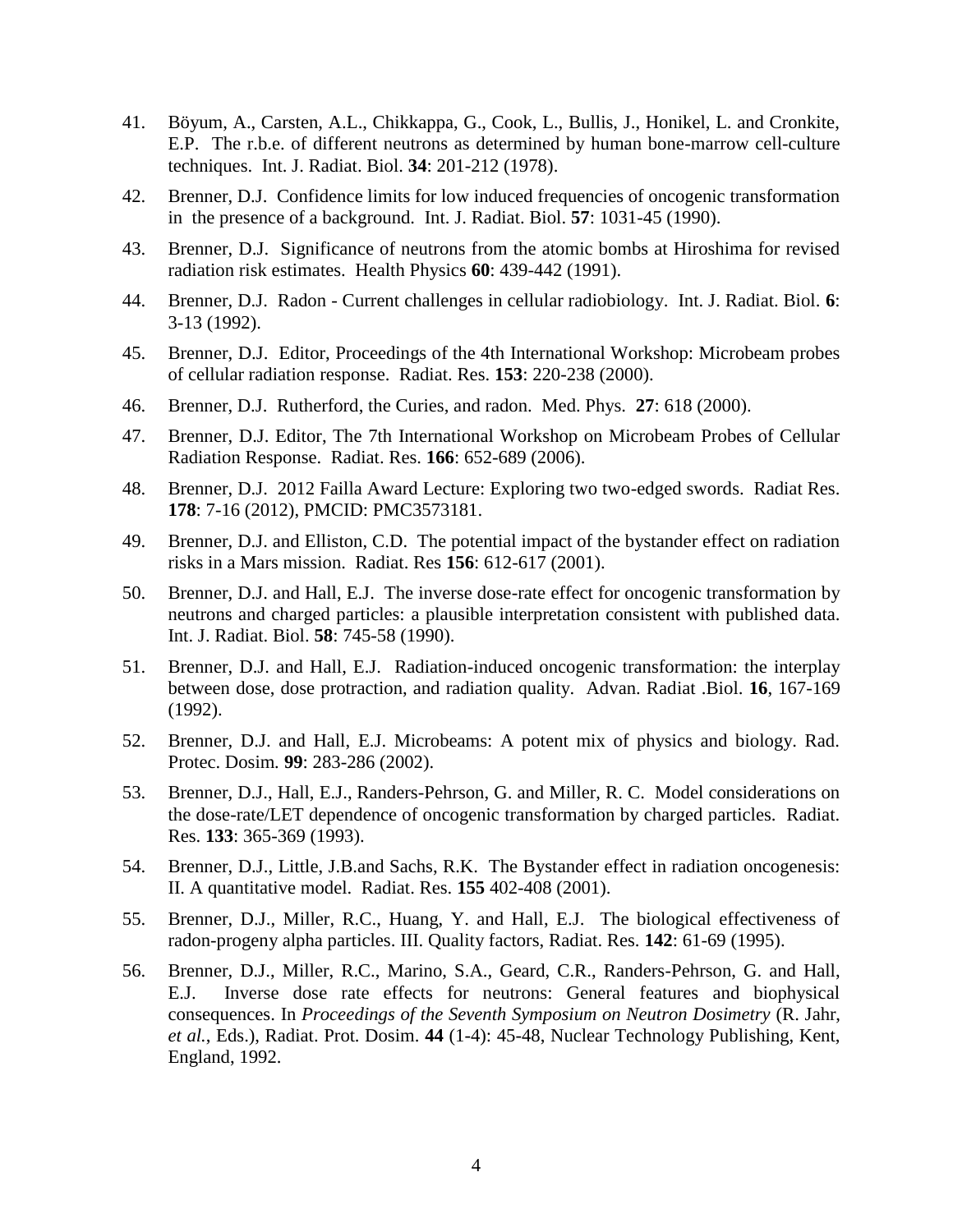- 57. Brenner, D.J., Miller, R.C., Marino, S.A., Geard, C.R., Randers-Pehrson, G., and Hall, E.J. Dose rate effects for oncogenesis by medium LET radiations. In *Low Dose Irradiation and biological Defense Mechanisms*, Elsevier Science Publishers, Amsterdam, 1992.
- 58. Brenner, D.J. and Sachs, R.K. Are bystander effects relevant for domestic radon exposure risk estimation? Int. J. Radiat. Biol. **78**: 593-604 (2002).
- 59. Brenner, D.J. and Sacks, R.K. Are bystander effects important?  $6<sup>th</sup> International$ *Workshop on Microbeam Probes of Cellular Radiation Response,* Oxford, UK, March 29-31, 2003.
- 60. Brenner, D.J. and Sacks, R.K. Domestic radon risks may be dominated by bystander effects – but the risks are unlikely to be greater than we thought. Health Phys. **85**: 105- 108 (2003).
- 61. Brenner, D.J., Sawant, S.G., Hande, P., Miller, R.C., Elliston, C.D., Fu, Z., Randers-Pehrson, G. and Marino, S.A. Routine screening mammography: How important is the radiation-risk side of the benefit-risk equation? Int. J. Radiat. Biol. **78**: 1065-1067 (2002).
- 62. Brenner, D.J., Vazquez, M., Buonanno, M., Amundson, S.A., Bigelow, A.W., Garty, G., Harken, A.D., Hei, T.K., Marino, S.A., Ponnaiya, B., Randers-Pehrson, .G., Xu, Y. Integrated interdisciplinary training in the radiological sciences. Br. J. Radiol. **87**: 20130779 (2014), PubMed - in process.
- 63. Buonanno, M., Garty, G., Grad, M., Gendrel, M., Hobert, O. and Brenner, D.J. Microbeam irradiation of C. elegans nematodes in microfluidic channels. Radiat. Environ. Biophys. **52**: 531-537 (2013), PMCID: PMC3809145.
- 64. Calaf GM, Emenaker NJ, Hei TK. Effect of retinol on radiation- and estrogen-induced neoplastic transformation of human breast epithelial cells. Oncol Rep. **13**: 1017-27 (2005).
- 65. Calaf, G.M. and Hei, T.K. Establishment of a radiation and estrogen-induced breast cancer model. Carcinogenesis **21**: 769-776 (2000).
- 66. Calaf, G., and Hei, T.K. Oncoprotein expression in human breast epithelial cells transformed by high LET radiation. Int. J. Radiat. Biol. **77**: 31-40 (2001).
- 67. Calaf GM, Roy D, Hei TK. Immunochemical analysis of protein expression in breast epithelial cells transformed by estrogens and high linear energy transfer (LET) radiation. Histochem. Cell Biol. **124**: 261-74 (2005).
- 68. Calaf G.M., Roy D., Hei T.K. Growth factor biomarkers associated with estrogen- and radiation-induced breast cancer progression. Int J Oncol. **28**: 87-93 (2006).
- 69. Carsten, A.L., Bond, V.P. and Thompson, K. RBE of different energy neutrons as measured by the haematopoetic spleen colony technique. Int. J. Radiat. Biol. **29**: 65-70 (1976).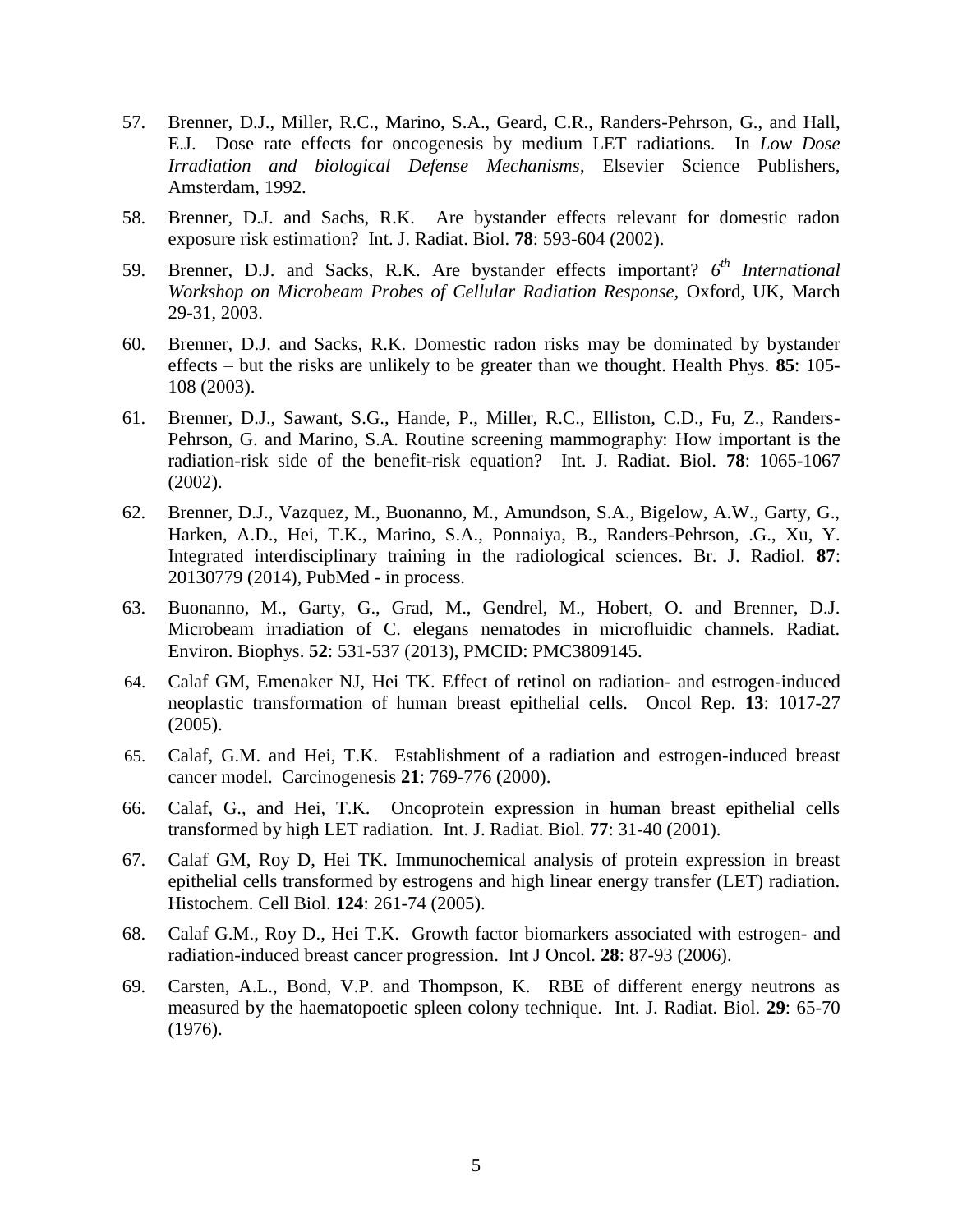- 70. Caswell, R.S., Goodman, L.J. and Colvett, R.D. International intercomparison of neutron dosimetry. In *Radiation Research: Biomedical, Chemical and Physical Perspectives* (O. F. Nygaard, H. I. Adler and W. K. Sinclair, Eds.), pp. 532-546, Academic Press, New York, 1975.
- 71. Colvett, R.D. and Rohrig, N. Biophysical studies with spatially correlated ions: 2. Multiple scattering, experimental facility, and dosimetry. Radiat. Res.**78**: 192-209 (1979).
- 72. Cornforth M.N., Greulich-Bode K.M., Loucas B.D., Arsuaga J., Vazquez M., Sachs R.K., Bruckner M., Molls M., Hahnfeldt P., Hlatky L., Brenner D.J. Chromosomes are predominantly located randomly with respect to each other in interphase human cells. J Cell Biol. **159**: 237-244 (2002).
- 73. Cronkite, E.P., Tohru, I. and Bullis, J.E. Influence of radiation fractionation on survival of mice and spleen colony-forming units. Radiat. Res. **138**: 266-271 (1994).
- 74. d'Errico, F. and Apfel, R.A. A new method for neutron depth-dosimetry with the superheated drop detector. Radiat. Prot. Dosim. **30**: 101-106 (1990).
- 75. DeWyngaert, J.K., Leith, J.T., Peck, R.A. Jr, Bliven, S.F., Zeman, E.M., Marino, S.A. and Glicksman A.S. Differential RBE values obtained for mammary adenocarcinoma tumor cell subpopulations after 14.8-MeV neutron irradiation. Radiat Res. **88**:118-131 (1981).
- 76. Dobson, R.L., Straume, T., Kwan, T.C., Uhl, V. and Goldstein, L.S. Mutational sensitivity of mouse immature oocytes measured with low doses of neutrons and 2 genetic endpoints. Environ. Mutagenesis **11** (Supplement 11): 29 (1988).
- 77. Dymnikov, A.D., Brenner, D.J., Johnson, G. and Randers-Pehrson, G. Theoretical study of short electrostatic lens for the Columbia ion microprobe. Rev. Sci. Inst. **71**: 1646-1650 (2000)
- 78. Dymnikov, A.D., Brenner, D.J., Johnson, G.W. and Randers-Pehrson, G. Electrostatic lens design for the Columbia microbeam. Radiat. Res. **153**, 236-237 (2000).
- 79. Ettinger, K.V., Anunuso, C.I., Miola, U.J., Fairchild, R.G., and Marino, S. Neutron response of some lyoluminescent phosphors. Presented at the International Symposium on Biomedical Dosimetry: Physical Aspects, Instrumentation, Calibration. Paris, France, October 27-31 (1980).
- 80. Freyer, G.A., Palmer, D.A., Yu, Y., Miller, R.C. and Pandita, T.K. Neoplastic transformation of mouse C3H 10T1/2 cells following exposure to neutrons does not involve mutation of ras gene as analyzed by SSCP and cycle sequencing. Mutat. Res. **357**: 237-244 (1996).
- 81. Fuks, E., Horowitz, Y.S., Horowitz, A., Oster, L., Marino, S., Rainer, M., Rosenfeld, A. and Datz, H. Thermoluminescence solid state nanodosimetry – the peak 5a/5 dosimeter. Radiat. Prot. Dosim. **143**: 416-426 (2011) PMCID: PMC310827.
- 82. Galea, R. Caldwell, A. and Newburgh, L. A frictional cooling demonstration using protons. Nucl. Inst. Meth. A **524**: 27-38 (2004).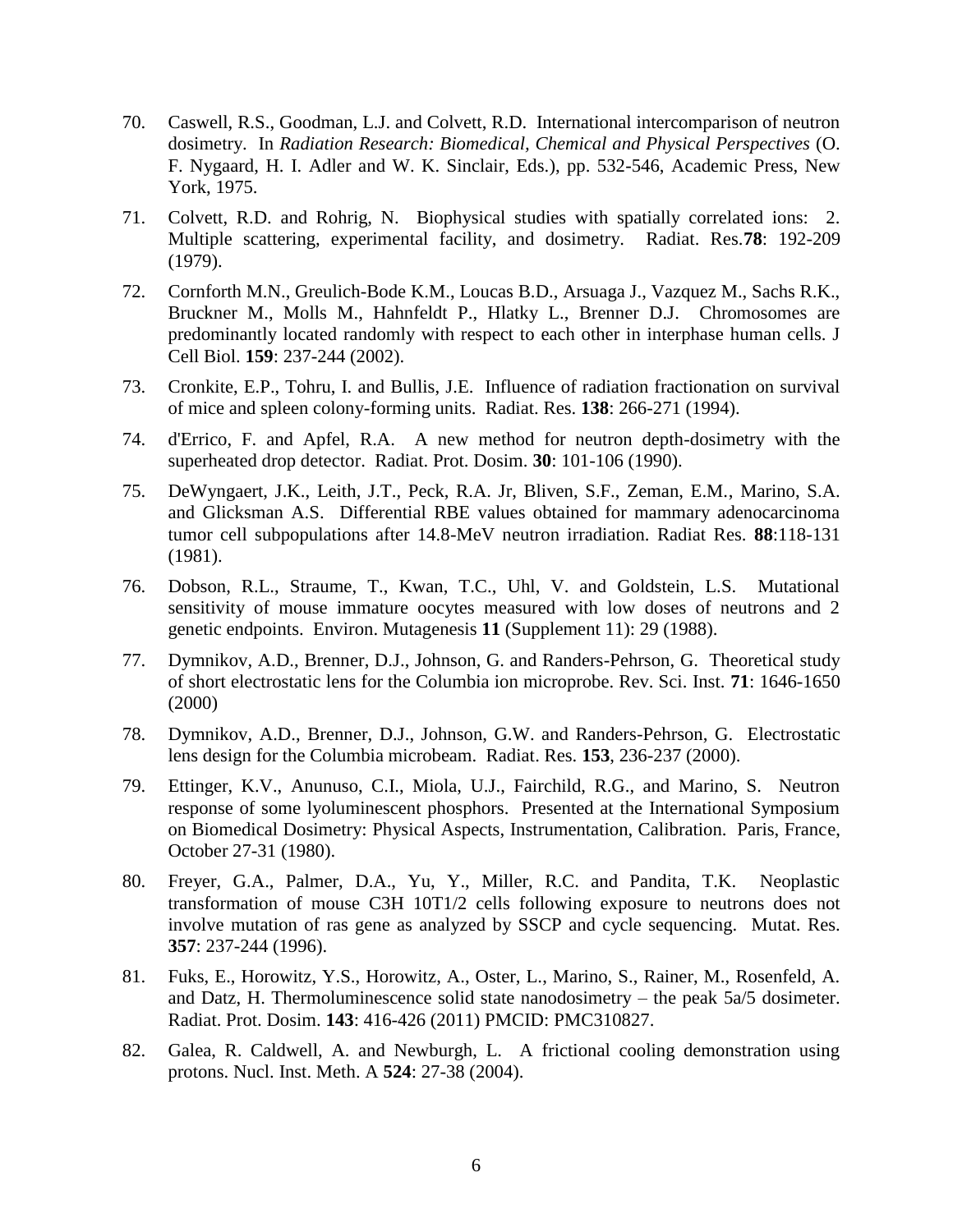- 83. Garcia-España, A., Kahn, J.M., Saez, G. and Pellicer, A. Mutagenic effects of tumorigenic neutron radiation. Int. J.Cancer **65**: 677-681 (1996).
- 84. Garty, G., Grad, M., Jones, B.K., Xu, Y., Randers-Pehrson, G., Attinger, D. and Brenner, D.J. Design of a novel flow-and shoot (FAST) microbeam, Radiat. Prot. Dosimetry **143**: 344-348 (2011) PMCID: PMC3108275.
- 85. Garty, G., Randers-Pehrson, G. and Brenner, D.J. Development of a secondary-electron ion-microscope for microbeam diagnostics. Nucl. Instrum. Meth. B **231**: 60-64 (2005).
- 86. Garty, G., Ross, G.J., Bigelow A., Randers-Pehrson, G. and Brenner, D.J. A microbeam irradiator without an accelerator. Nucl. Instrum. Meth. B **241**: 392-396 (2005).
- 87. Garty, G., Ross, G.J., Bigelow, A.W., Randers-Pehrson, G. and D.J. Brenner. Testing the stand-alone microbeam at Columbia University. Radiat. Prot. Dos. **122**: 292-296 (2006).
- 88. Geard, C.R. Microdosimetry and chromosome aberrations: Effects of 230 keV neutrons on *Vicia faba* chromosomes. Mutat. Res. **44**: 345-358 (1977).
- 89. Geard, C.R. Microdosimetry and chromosome aberrations for monoenergetic neutrons. In *Proceedings of the Sixth Symposium on Microdosimetry,* Vol. 2 (J. Booz and H. Ebert, Eds.), pp. 883-894, Harwood Academic Publishers, Ltd., London, 1978.
- 90. Geard, C.R. Effects of 1.9 MeV Monoenergetic Neutrons on Vicia faba Chromosomes: Microdosimetric Considerations. Radiat. and Environ. Biophys. **18**: 79-89 (1980).
- 91. Geard, C.R. Charged particle fluence and cellular morphometric inter-relationships for linear energy transfer effect on progression through the cell cycle. In *Proceedings of the Eighth Symposium on Microdosimetry* (J. Booz and H.G. Ebert, Eds.), pp. 695-706. Commission of the European Communities, Luxembourg, 1982.
- 92. Geard, C.R. Chromosomal aberration production by "track segment" charged particles as a function of linear energy transfer. In *Proceedings of the Ninth Symposium on Microdosimetry* (J.A. Dennis, J. Booz and B. Bauer, Eds.), Radiat. Prot. Dosim. **13**(1-4): 199-204, Nuclear Technology Publishing, Kent, England, 1985.
- 93. Geard, C.R. Charged particle cytogenetics: Effects of LET, fluence, and charged particle separation on chromosome aberrations. Radiat. Res. **104** Suppl. 8: S112-S121 (1985).
- 94. Geard, C.R. Chromosomal aberrations per charged particle per cell nucleus: Studies at the Radiological Research Accelerator Facility. Nucl. Instr. Meth. **40/41**: 1372-75 (1989).
- 95. Geard, C.R. Induction of sister chromatid exchanges as a function of charged-particle linear energy transfer. Radiat. Res. **134**: 187-192 (1993).
- 96. Geard, C.R. Neutron induced recoil protons of restricted energy and range and biological effectiveness. Health Physics **70**: 804-811 (1996).
- 97. Geard, C.R. Cellular responses to low doses using modern microbeams. Proceedings of the *Workshop on Networking Radiation Sciences in Health, Safety, and the Environment*, McMaster University, Hamilton, Ontario, November 25-26, 2002. To be published in Radiat. Res.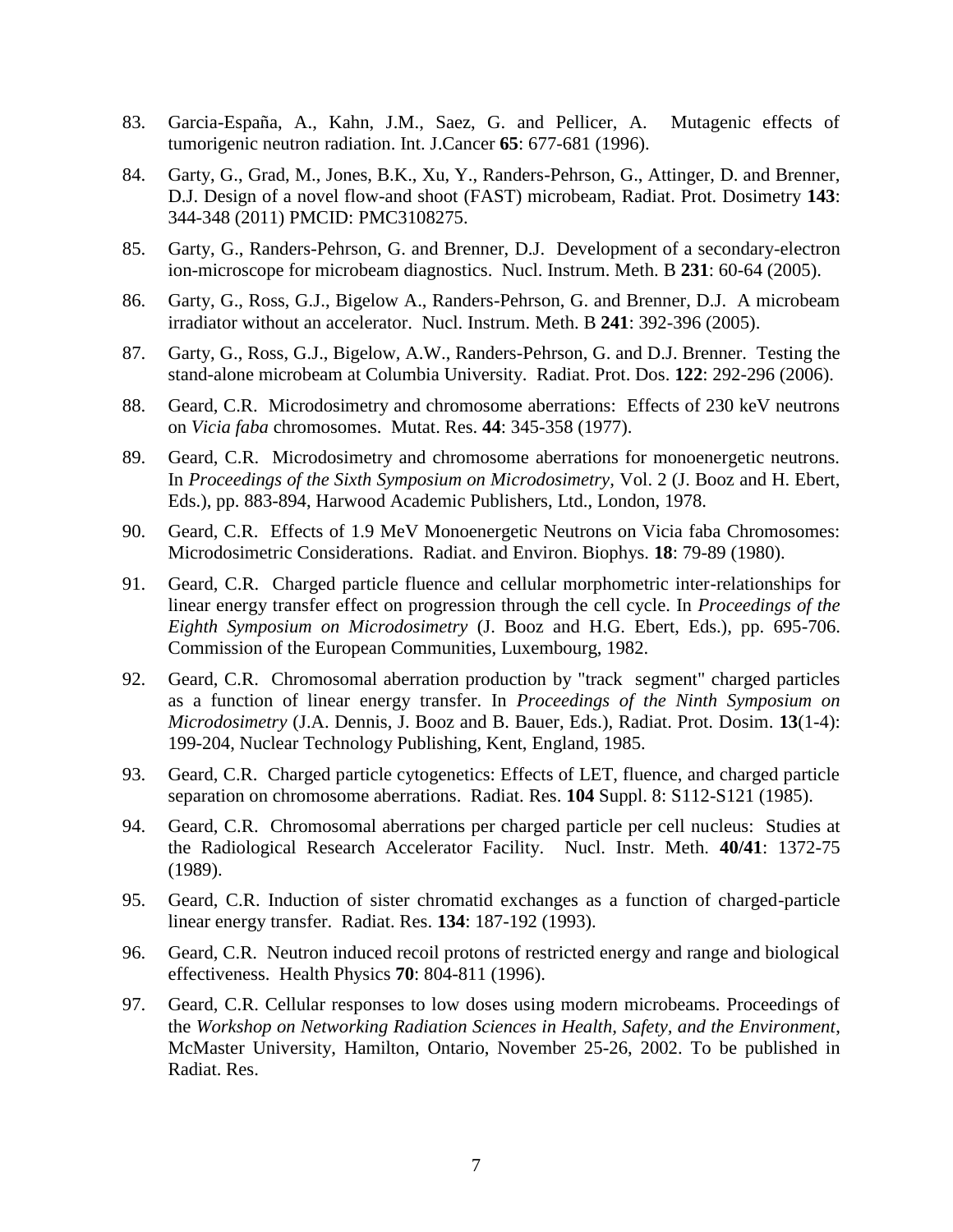- 98. Geard, C.R. and Brenner, D.J. Chromosomal changes per cell nucleus per charged particle. In *Proceedings of the Tenth Symposium on Microdosimetry* (J. Booz, J.A. Dennis and H. Menzel, Eds.), Radiat. Prot. Dosim. **31**(1-4): 285-290, Nuclear Technology Publishing, Kent, England, 1990.
- 99. Geard, C.R., Brenner, D.J., Randers-Pehrson, G. and Marino, S.A. Single particle irradiation of mammalian cells at the Radiological Research Accelerator Facility: Induction of chromosomal changes. Nucl. Inst. Meth. **B54**: 411-416 (1991).
- 100. Geard, C.R., Colvett, R.D. and Rohrig, N. On the mechanics of chromosomal aberrations: A study with single and multiple, spatially-associated protons. Mutat. Res. **69**: 81-99 (1980).
- 101. Geard, C.R., Jenkins-Baker, G., Bigelow, A., Brenner, D.J., Hall, E.J., Hei, T.K., Marino, S., Randers-Pehrson, G. and Ponnaiya, B. Single cell gene expression and microbeam irradiation: the concept of the average cell.  $6^{th}$  *International Workshop on Microbeam Probes of Cellular Radiation Response,* Oxford, UK, March 29-31, 2003.
- 102. Geard, C.R., Jenkins-Baker, G., Marino, S.A., and Ponnaiya, B. Novel approaches with track segment alpha particles and cell co-cultures in studies of bystander effects. 13th Symposium on Microdosimetry, Stresa, Italy, May 27-June 1, 2001. Radiat. Prot. Dosim. **99**: 233-236 (2002).
- 103. Geard, C.R. and Loucas, B.D. Physical interaction of ionizing radiations with the intracellular macromolecular target DNA and its biological consequences. Radiat. Prot. Dosim. **61**: 101-106 (1995).
- 104. Geard, C.R. and Marino, S. Radiation induced delays in cell progression in *Vicia faba* root meristems. Radiat. Res. **69**: 530-540 (1977).
- 105. Geard, C.R., Miller, R.C., Brenner, D.J. and Hall, E.J. Oncogenic transformation through the cell cycle and the LET dependent inverse dose rate effect. In *Proceedings of the Eleventh Symposium on Microdosimetry* (H.G. Menzel, *et al.*, Eds.), Radiat. Protect. Dosim. **52**: 367-371 (1994).
- 106. [Geard C.R. and Ponnaiya B.](http://www.ncbi.nlm.nih.gov/entrez/query.fcgi?cmd=Retrieve&db=pubmed&dopt=Abstract&list_uids=14970664) Chromosomal changes and cell cycle checkpoints in Mammalian cells. Methods Mol. Biol. **241**: 315-328 (2004).
- 107. Geard, C.R., Ponnaiya, B., Jenkins-Baker, G., Hei, T.K., Brenner, D.J., Hall, E.J. and Randers-Pehrson, G. Microbeam mediated cellular effects*:* Observations and implications for low dose radiation risk assessment. In *Molecular Mechanisms for Radiation-induced Cellular Response and Cancer Developmen*t, Tanaka, K., Takabataka, T., Fujikawa, K., Matsumoto, T. and Sato, F., Eds. Institute for Environmental Science, Japan, p. 82-88, 2002.
- 108. Geard, C.R., Povlas, S. and Marino, S. Monoenergetic neutron induced effects on cell progression in broad bean roots. Radiat. Res. **73**: 160-167 (1978).
- 109. Geard, C.R., Randers-Pehrson, G., Hei, T.K., Jenkins, G.J., Miller, R.C., Wu, L.J. Brenner, D.J. and Hall, E.J. Microbeam mediated cellular effects: single  $\alpha$  particle induced chromosomeal damage, cell cycle delay, mutation and oncogenic trasformation. In *Microdsimetry, An Interdisciplinary Approach* (D.T. Goodhead and H.G. Menzel, Eds.) pp.327-330, The Royal Society of Chemistry, Cambridge, U.K., 1997.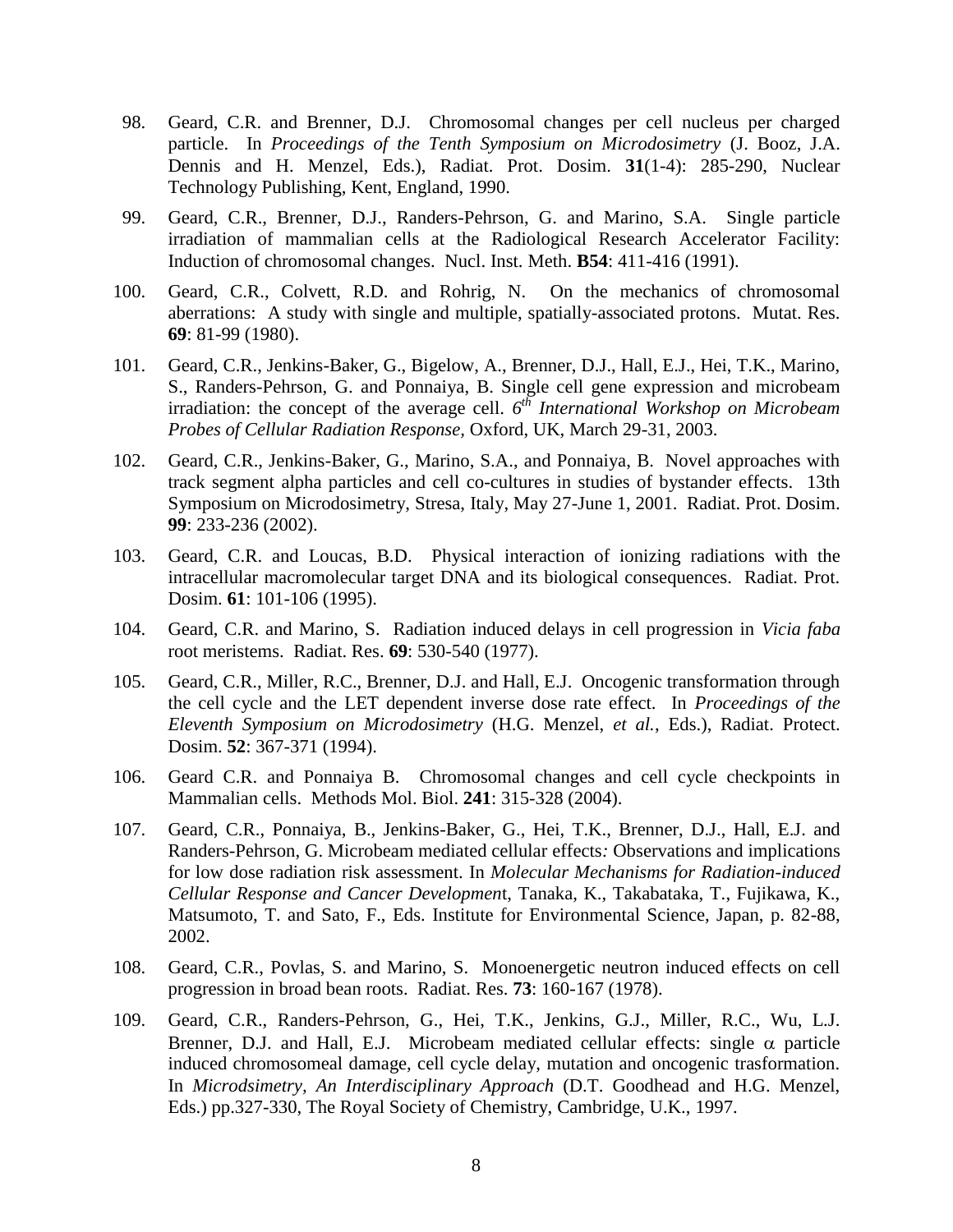- 110. Geard, C.R., Randers-Pehrson, G., Marino, S.A., Jenkins-Baker, G., Hei, T.K., Hall, E.J. and Brenner, D.J. Intra- and inter-cellular responses following cell-site specific microbeam irradiation. Radiat. Res. **153**: 233 (2000).
- 111. Geard, C.R. and Rossi, H.H. Chromosomal aberrations induced by random and associated charged particles. In *Proceedings of the Seventh Symposium on Microdosimetry* (J. Booz, H. Ebert, and H. Hartfield, Eds.), EUR 7147 DE-EN-FR, p. 959, Harwood Acad. Publishers, 1981.
- 112. Ghandhi, S.A., Ming, L., Ivanov, V.N., Hei, T.K. and Amundson, S.A. Regulation of early signaling and gene expression in the alpha-particle and bystander response of IMR-90 human fibroblasts. BMC Med. Genomics **3**: 31 (2010) PMCID: PMC2919438.
- 113. Ghandhi, S.A., Sinha, A., Markatou, M., and Amundson, S.A. Time-series clustering of gene expression in irradiated and bystander fibroblasts: an application of FBPA clustering BMC Genomics **12**: 2 (2011) PMCID: PMC3022823.
- 114. Ghandhi, S.A., Yaghoubian, B. and Amundson, S.A. Global gene expression analyses of bystander and alpha particle irradiated normal human lung fibroblasts: Synchronous and differential responses. BMC Medical Genomics **1**: 63 (2008), PMCID: PMC2627914.
- 115. Goldhagen, P. and Randers-Pehrson, G. Variance-Covariance: A practical method for microdosimetry in submicroscopic volumes. In *Radiation Research: A Twentieth Century Perspective, volume II: Congress Proceedings* (W.C. Dewey, *et al.*, Eds.), pp. 415-420, Academic Press, Inc., San Diego, 1992.
- 116. Goldhagen, P., Randers-Pehrson, G., Marino, S.A. and Kliauga, P. Variance-covariance measurements of yd for 15-MeV neutrons in a wide range of site sizes. In *Proceedings of the Tenth Symposium on Microdosimetry* (J. Booz, J.A. Dennis and H. Menzel, Eds.), Radiat. Prot. Dosim. **31**(1-4): 167-170, Nuclear Technology Publishing, Kent, England, 1990.
- 117. Gonzalez, F.W. Dose-Response Kinetics of Genetic Effects Induced by 250 Kvp X Rays and 0.68 Mev Neutrons in Mature Sperm of *Drosophila melanogaster*. Ph.D. Thesis, University of Wisconsin, 1971.
- 118. Goodman, L.J. Neutron dosimetry at the Radiological Research Accelerator Facility. In *Proceedings of the Symposium on Neutron Dosimetry in Biology and Medicine*, ERUATOM 4896 d-f-e, **1**, pp. 177-210 (1972).
- 119. Goodman, L.J. Uncertainty analysis for dosimetry in a mixed field of neutrons and protons. Proceedings of the Second Symposium on Neutron Dosimetry in Biology and Medicine, Commission of the European Communities Report EUR 5273 d-f-e, pp. 227- 236, 1975.
- 120. Goodman, L.J. Nonparametric analysis of an international neutron dosimetry intercomparison. In *Basic Physical Data for Neutron Dosimetry* (J.J. Broerse, Ed.), EUR 5629e, pp. 219-221, 1976.
- 121. Goodman, L.J., Brennan, J.T. and Marino, S.A. Minimum cyclotron size for radiation therapy: A study of relevant physical parameters. In *Uses of Cyclotrons in Chemistry, Metallurgy, and Biology*, p. 209-222, Butterworths, London 1970.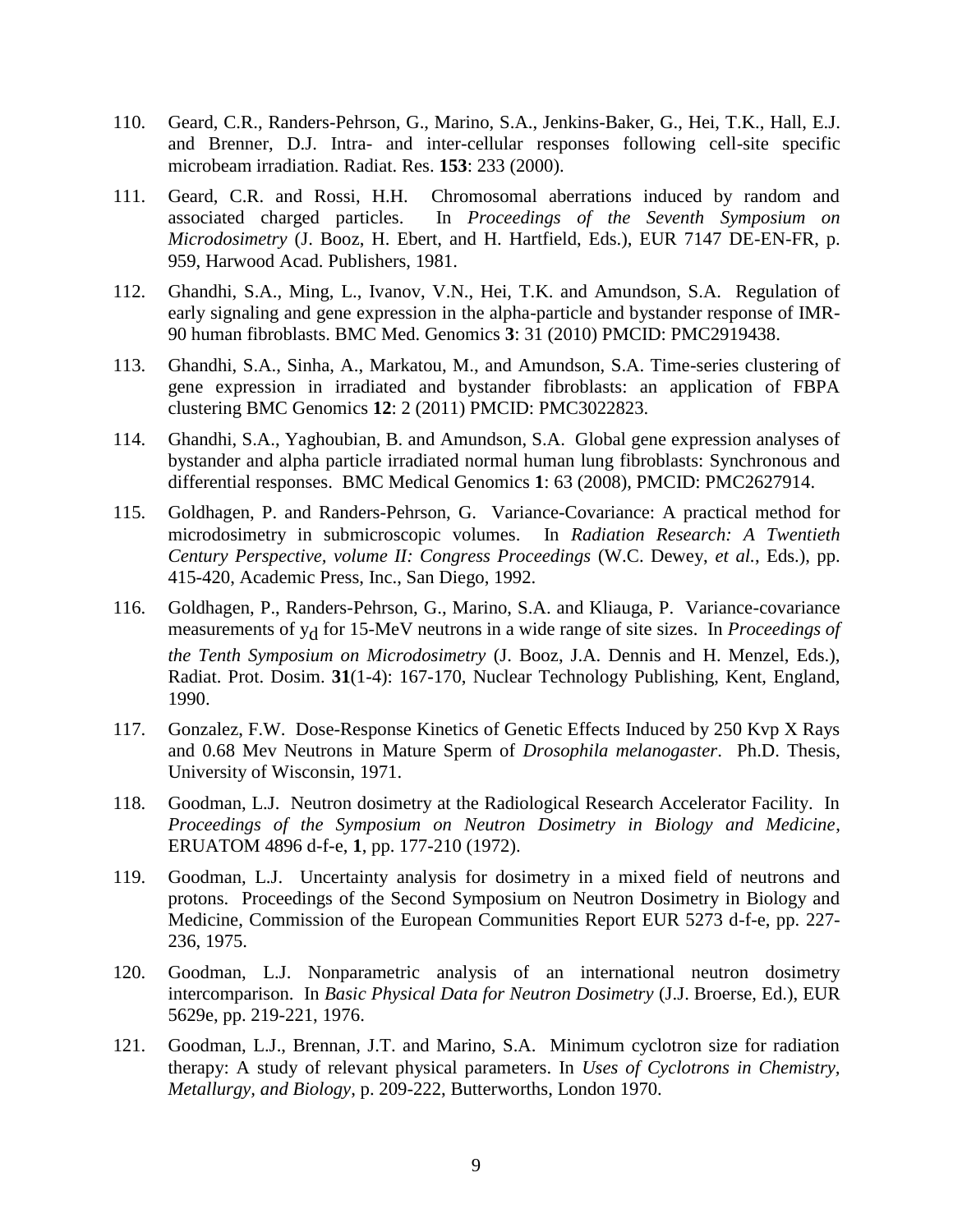- 122. Goodman, L.J., Colvett, R.D. and Caswell, R.S. An international neutron dosimetry intercomparison. In *Proceedings of the Second Symposium on Neutron Dosimetry in Biology and Medicine*, Commission of the European Communities Report EUR 5273 d-ef, pp. 627-659, 1975.
- 123. Goodman, L.J. and McDonald, J.C. Investigations into the thermal defect of tissueequivalent plastic. . In *Basic Physical Data for Neutron Dosimetry* (J.J. Broerse, Ed.), EUR 5629e, pp. 129-131, 1976.
- 124. Grabham, P., Bigelow, A. and Geard, C.R. DNA damage foci formation and decline in 2-dimensional monolayers and in 3-dimensional human vessel models: Differential effects according to radiation quality. Int. J. Radiat. Biol. **88**: 493-500 (2012).
- 125. Grabham, P., Sharma, P., Bigelow, A. and Geard, C. Distinct mechanisms of the inhibition of vasculogenesis by different species of charged particles. Vascular Cell **5**: 16 (2013), PMCID: PMC3856512.
- 126. Grad, M. "The Integration of Active Silicon Components into Polymer Microfluidic Devices" (Columbia University Ph.D. Thesis), 2013.
- 127. Grad, M., Bigelow, A.W., Garty, G., Attinger, D. and Brenner, D.J. Optofluidic cell manipulation for a biological microbeam. Rev. Sci. Instrum. **84**: 014301 (2013) PMCID: PMC3562345.
- 128. Grad, M., Harken, A., Randers-Pehrson, G., Attinger, D. and Brenner, D J. An ultra-thin Schottky diode as a transmission particle detector for biological microbeams. J. Instrum. **7**: P12001 (2012), PMCID: PMC3776448.
- 129. Grad, M., Smilenov, L., Brenner, D. and Attinger, D. Characterization of switching time and cell stress in a gravity-driven microfluidic cell sorter based on hydrodynamic switching. Proceedings of ASME 8th International Conference on Nanochannels, Microchannels, and Minichannels, 2010, pp 907-913 (abstract).
- 130. Grad, M., Tsai, C.C., Wong, C.W. and Attinger, D. Transient sensing of liquid films in microfluidic channels with optofluidic microresonators. Meas. Sci. Technol. **21**: 075204 (2010).
- 131. Grad, M., Young, E. Smilenov, L., Brenner, D.J. and Attinger, D. A simple add-on microfluidic appliance for accurately sorting small populations of cells with high fidelity. J. Micromech. Microeng. **23**: 117003 (2013), PMCID: PMC3883503.
- 132. Guo, M., Chen, C., Vidair, C., Marino, S., Dewey, W.C. and Ling, C.C. Characterization of radiation-induced apoptosis in rodent cell lines. Radiat. Res. **147**: 295-303 (1997).
- 133. Hall, E.J. RBE and OER values as a function of neutron energy. Europ. J. Cancer **10**: 297-299 (1974).
- 134. Hall, E.J. The dependence of RBE and OER on neutron energy for damage to mammalian cells and plant systems. In *Radiation Research - Biomedical, Chemical and Physical Perspectives* (O.F. Nygaard, H.I. Adler and W.K. Sinclair, Eds.), pp. 1066- 1072, Academic Press, Inc., New York, 1975.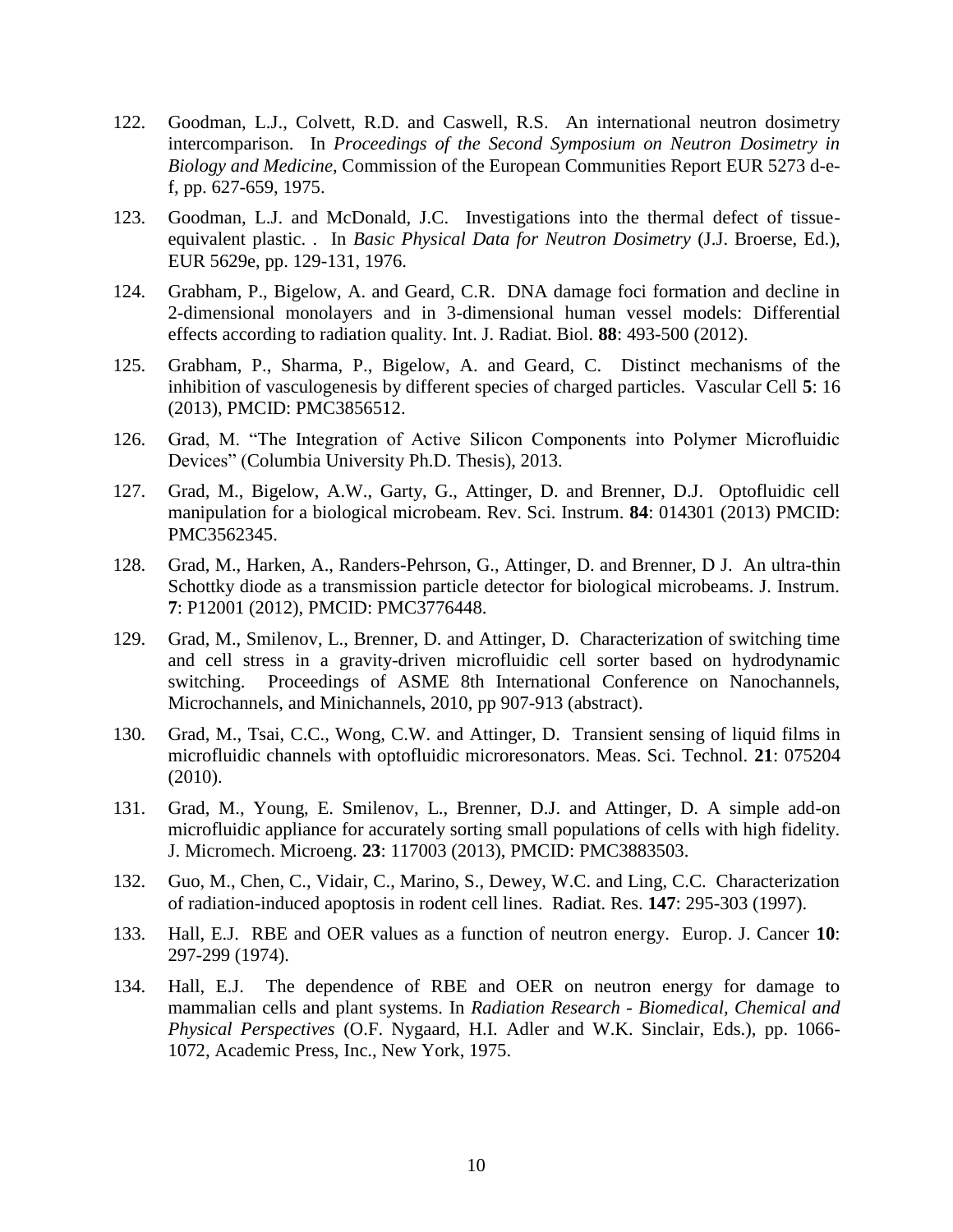- 135. Hall, E.J. How can biophysical models be tested experimentally? In *Biophysical Modeling of Radiation Effects* (K. H. Chadwick, G. Moschini and M.N. Varma, Eds.), Chapter 10, IOP Publishing, Ltd., U.K., 1991.
- 136. Hall, E.J., Failla Memorial Lecture. From beans to genes back to the future. Radiat. Res. **129**: 235-249 (1992).
- 137. Hall, E.J. Genomic instability, bystander effect, cytoplasmic irradiation and other phenomena that may achieve fame without fortune. Physica Medica **17** Supp. 1: 21-25 (2001).
- 138. Hall, E.J. Genomic instability, bystander effect, cytoplasmic irradiation and other phenomena that may achieve fame without fortune. (Editors: R.Cirio, F.A. Cucinotta, M. Durante). In *Prodeedings of the 1st International Workshop on Space Radiation Research & 11th Annual NASA Space Radiation Health Investigators' Workshop*, Arona, Italy, May 2000. Physica Medica Vol. XV11: Supp. 1, 21-25 (2001).
- 139. Hall, E. J. Do no Harm: Normal tissue effects. (Review article). Acta Oncologica **40**: 913-916 (2001).
- 140. Hall, E.J. The bystander effect. Health Physics. **85**: 31-35 (2003).
- 141. Hall, E.J., *Cellular Damage Response*. British Nuclear Energy Society. (In press 2002).
- 142. Hall, E.J. How Many Bystander Effects Are There? *6 th International Workshop on Microbeam Probes of Cellular Radiation Response*, Oxford, UK, March 29-31, 2003.
- 143. Hall, E.J. and Brenner, D.J. In vitro effects of high-LET radiation. Int. J. Radiat. Biol. **58**: 877-80 (1990).
- 144. Hall, E.J. and Brenner, D.J. The dose-rate effect revisited: Radiobiological considerations of importance in radiotherapy. Int. J. Radiat. Oncology Biol. Phys. **21**: 1403-1414 (1991).
- 145. Hall, E.J., and Brenner D.J. The dose-rate effect in interstitial brachytherapy: A controversy resolved. Br. J. of Radiol. **65**: 242-247 (1992).
- 146. Hall, E.J., Brenner, D.J., Hei, T.K. and Miller, R.C. The microdosimetric link between oncogenic-transformation data with neutrons and charged particles. In *Proceedings of the Tenth Symposium on Microdosimetry* (J. Booz, J.A. Dennis and H. Menzel, Eds.), Radiat. Prot. Dosim. **31**(1-4), 275-278, Nuclear Technology Publishing, Kent, England, 1990.
- 147. Hall, E.J. and Freyer, G.A. The moloecular biology of radiation carcinogenesis. In *Physical and Chemical Mechanisms in Molecular Radiation Biology* (W. A. Glass and M.N. Varma, Eds.), Plenum Press, New York, 1992.
- 148. Hall, E.J. and Hei, T.K. Oncogenic transformation *in vitro* by radiations of varying LET. In *Proceedings of the Ninth Symposium on Microdosimetry* (J.A. Dennis, J. Booz and B. Bauer, Eds.), Radiat. Prot. Dosim. **13**(1-4): 149-152 (1985).
- 149. Hall, E.J. and Hei, T.K. Modulating factors in the expression of radiation induced oncogenic transformation. Environ. Health Perspective **88**: 149-155 (1991).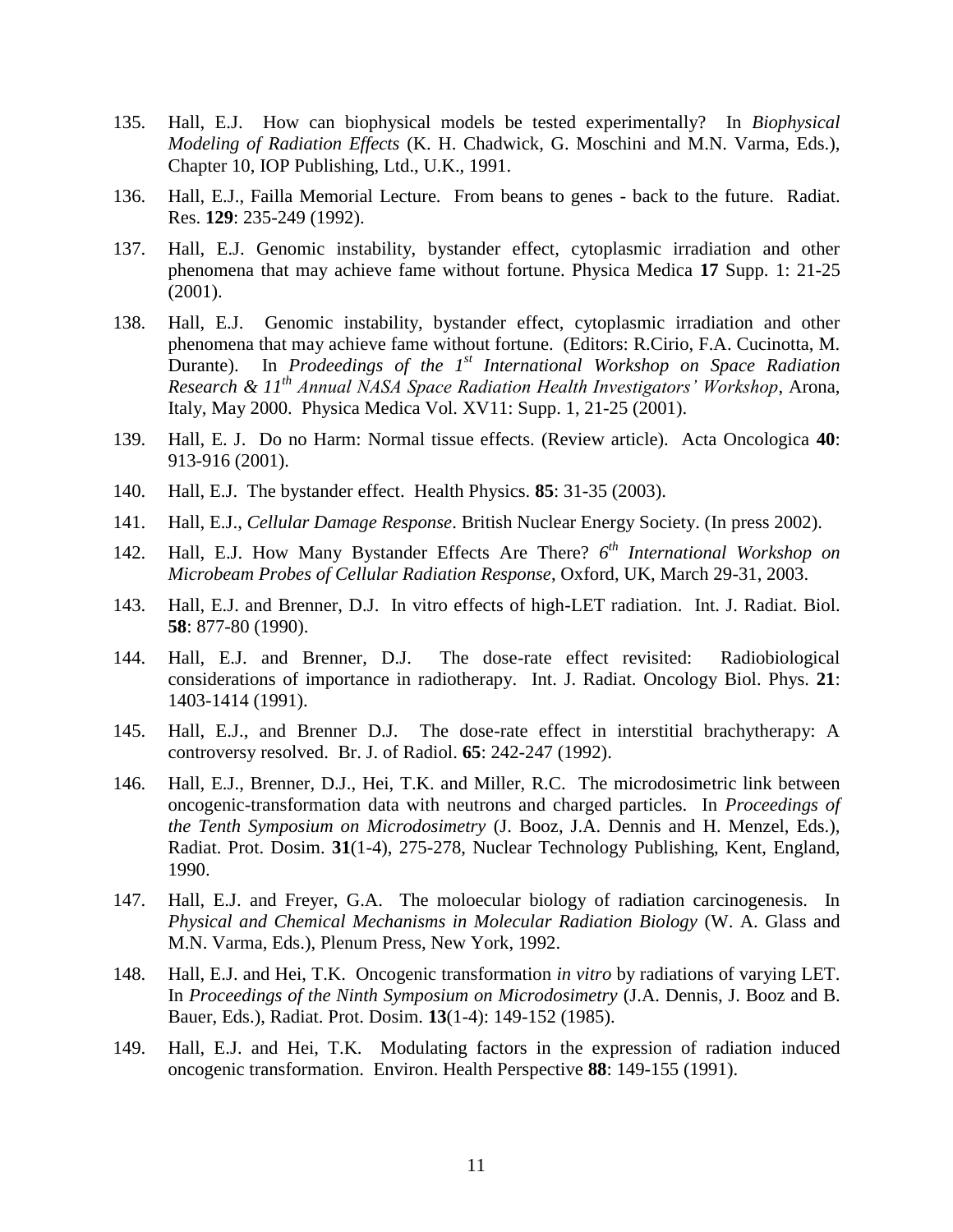- 150. Hall, E.J. and Hei, T.K. Oncogenic transforming potential of Etanidazole. Int. J. Radiat. Oncol. Biol. Phys. **22**: 743-745 (1992).
- 151. Hall, E.J., Hei, T.K. and Piao, C.Q. Transformation by simulated radon daughter alpha particles: interaction with asbestos and modulation by tumor promoters. In *Cell Transformation and Radiation-Induced Cancer* (K.H. Chadwick, C. Seymour, and B. Barnhart, Eds.), pp. 293-299, Adam Hilger, U.K., 1989.
- 152. Hall, E.J., Hei, T.K., and Randers-Pehrson, G. Radon-induced transformation. In *Anticarcinogenesis and Radiation Protection* (P.A. Cerutti, *et al.*, Eds.), Plenum Publishers, 1988.
- 153. Hall, E.J., Miller, R.C. and Brenner, D.J. Neoplastic transformation and the inverse doserate effect for neutrons. Radiat. Res. **128**: S75-S80 (1991).
- 154. Hall, E.J., Novak, J.K., Kellerer, A.M., Rossi, H.H., Marino, S. and Goodman, L.J. RBE as a function of neutron energy. I. Experimental observations. Radiat. Res. **64**: 245-255 (1975).
- 155. Hall, E.J., Novak, J.K.and Marino, S.A. Comparative radiobiological measurements with two high-energy cyclotron-produced neutron beams presently used for radiotherapy Br J Radiol. **47**: 882-887 (1974).
- 156. Hall, E.J., Rossi, H.H., Kellerer, A.M., Goodman, L.J. and Marino, S. Radiobiological studies with monoenergetic neutrons. Radiat. Res. **54**: 431-443 (1973).
- 157. Hall, E.J. and Varma, M. An integrated model for radiation induced cancer (IMRIC), In *Biophysical Modeling of Radiation Effects* (K.H. Chadwick, G. Moschini and M. N. Varma, Eds.), Chapter 10, IOP Publishing, Ltd., U.K., 1991.
- 158. Hande MP, Azizova TV, Geard CR, Burak LE, Mitchell CR, Khokhryakov VF, Vasilenko EK, Brenner DJ. Past exposure to densely ionizing radiation leaves a unique permanent signature in the genome. Am. J. Hum. Genet. **72**: 1162-1170 (2003).
- 159. Harken, A.D., Randers-Pehrson, G., Johnson, G.W. and Brenner, D.J. The Columbia University proton-induced soft x-ray microbeam. Nucl. Inst. Meth. B **269**(18): 1992- 1996 (2011) PMCID: PMC3146766.
- 160. Hartin, W.J. and Goodman, L.J. An improved safety system. Health Physics **20**: 73-81 (1971).
- 161. Hartin, W.J. and Goodman, L.J. Checking and monitoring safety system logic circuits. Health Physics **21**: 309-315 (1971).
- 162. Hei, T.K. Oncogenic transformation by asbestos fibers and radon-simulated alpha particles. In *Effects of Mineral Dusts on Cells*, NATO ASI Series, Vol. 30, pp. 389-397, Springer, Heidelberg, 1989.
- 163. Hei, T.K. Radiation and Asbestos Fibers: Cellular and Molecular Studies. In *Asbestos Related Cancer* (M.Sluyser, Ed.), pp. 133-146, Ellis, Jarwood, New York, 1991.
- 164. Hei, T.K., Cyclooxygenase-2 as a signaling molecule in radiation induced bystander effect. Mol. Carcinogenesis **45**: 455-460 (2006).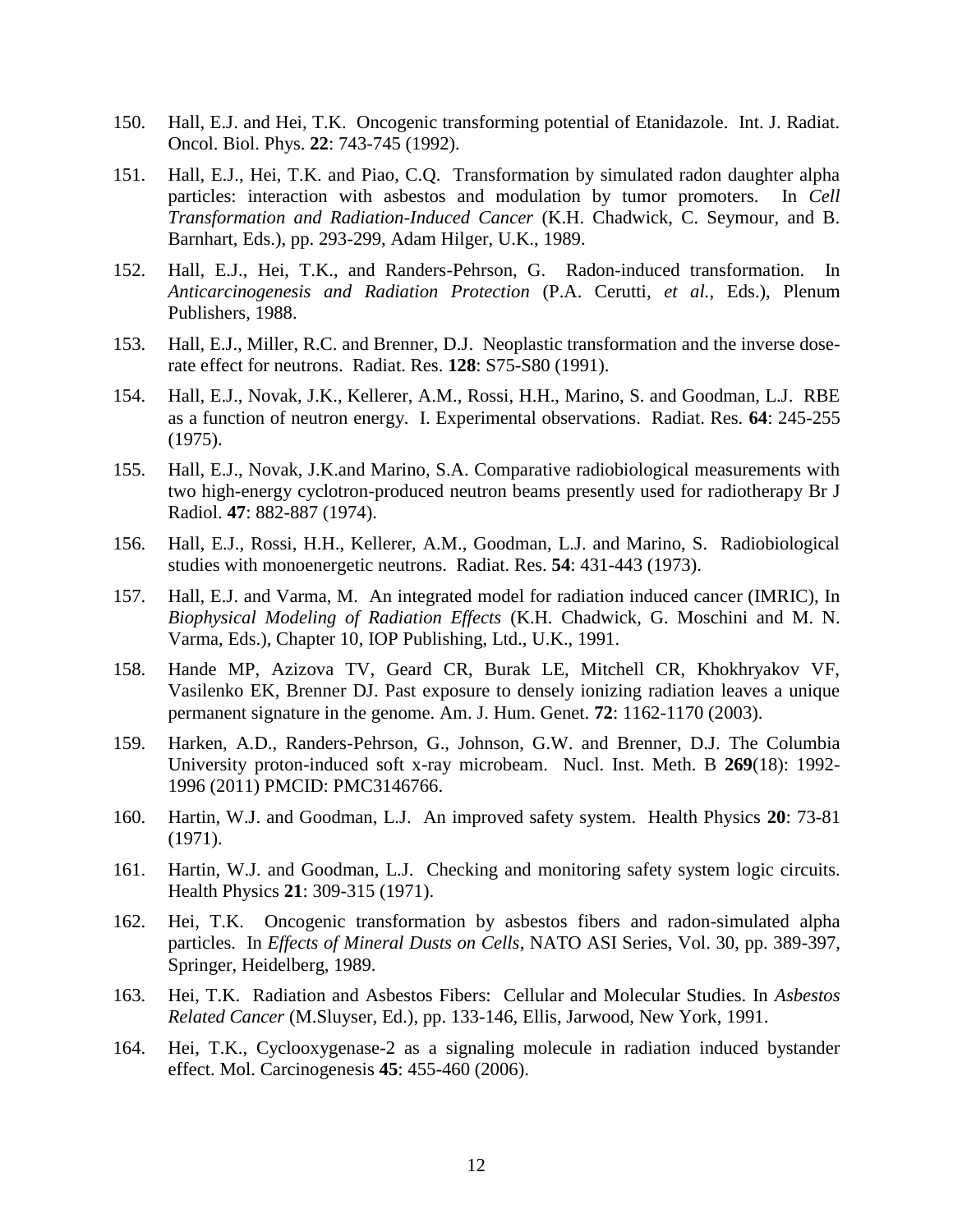- 165. Hei, T.K., Radiation-Induced Bystander Effects: Mechanisms and Implication for Low-Dose Radiation Risk Assessment. Radiat. Res. **167**: 347-348 (2007).
- 166. Hei, T.K., Ballas, L.K., Brenner, D.J. and Geard, C.R. Advances in radiobiological studies using a microbeam. J. Radiat. Res. **50 Suppl. A**: A7-A12 (2009).
- 167. Hei, T.K., Chen, D.K., Brenner, D.J. and Hall, E.J. Mutation induction by charged particles of defined LET. Carcinogenesis **9**: 1233-1236 (1988).
- 168. Hei, T.K. and Hall, E.J. In vitro oncogenic transformation at low doses and relevance to human cancer induction. In *Cell Transformation and Radiation-induced Cancer* (K.H. Chadwick, C. Seymour and B. Barnhart, Eds.), pp. 349-355, Adam Hilger, U.K., 1989.
- 169. Hei, T.K., Hall, E.J., and Waldren, C.A. Mutation induction and relative biological effectiveness of neutrons in mammalian cells (I.): experimental observations. Radiat. Res. **115**: 281-291 (1988).
- 170. Hei, T.K., Hall, E.J. and Waldren, C.A. Neutron risk assessment based on low dose mutation data. In *Low Dose Radiation - Biological Bases of Risk Estimation* (K.F. Beaverstock and J.W. Stather, Eds.), pp. 481-490, Taylor & Francis, London, 1989.
- 171. Hei, T.K., Komatsu, K., Hall E.J., and Zaider, M. Oncogenic transformation by charged particles of defined LET. Carcinogenesis **9**: 747-750 (1988).
- 172. Hei, T.K., Persaud, R., Zhou, H. and Suzuki, M. Genotoxicity in the eyes of bystander cells. Mutat. Res. **568**: 111-120 (2004).
- 173. Hei, T.K., Piao, C.Q., Han, E., Sutter, T. and Willey, J.C. Radon-induced neoplastic transformation of human bronchial epithelial cells. Radiat. Onc. Invest. **3**: 398-403 (1996).
- 174. Hei, T.K., Piao, C.Q., Sutter, T., Willey, J.C. and Suzuki, K. Cellular and molecular alterations in human epithelial cells transformed by high LET radiation. Adv. Space Res. **18**: 137-148 (1996).
- 175. Hei, T.K., Piao, C.Q., Willey, J.C., Thomas, S. and Hall, E.J. Malignant transformation of human bronchial epithelial cells by radon-simulated alpha particles. Carcinogenesis **15**: 431-437 (1994).
- 176. Hei, T. K., Piao, C.Q., Wu, L.X, Willey, J.C. and Hall, E.J. Genomic instability and tumorigenesis induction in immortalized human bronchial cells by heavy ions. Advan. Space Res. **22**: 1699-1707 (1999).
- 177. Hei, T. K., Roy, D., Piao, C.Q., Calaf, G. and Hall, E. J. Genomic instability in human epithelial cells transformed by high LET radiation. In: *Proceedings of Radiation Research* (Moriarty, M., Mothersill, C., Seymour, C., Edington, M., Ward, J. F. and Fry, R. J. M., Eds.), pp. 560-563, Allen Press, Lawrence, KS, 2000.
- 178. Hei, T.K., Wu, L.J., Liu, S.X., Vannais, D, Waldren, C.A. and Randers-Pehrson, G. Mutagenic effects of a single and an exact number of  $\alpha$  particles in mammalian cells. Proc. Natl. Acad. Sci. USA **94**: 3765-3770 (1997).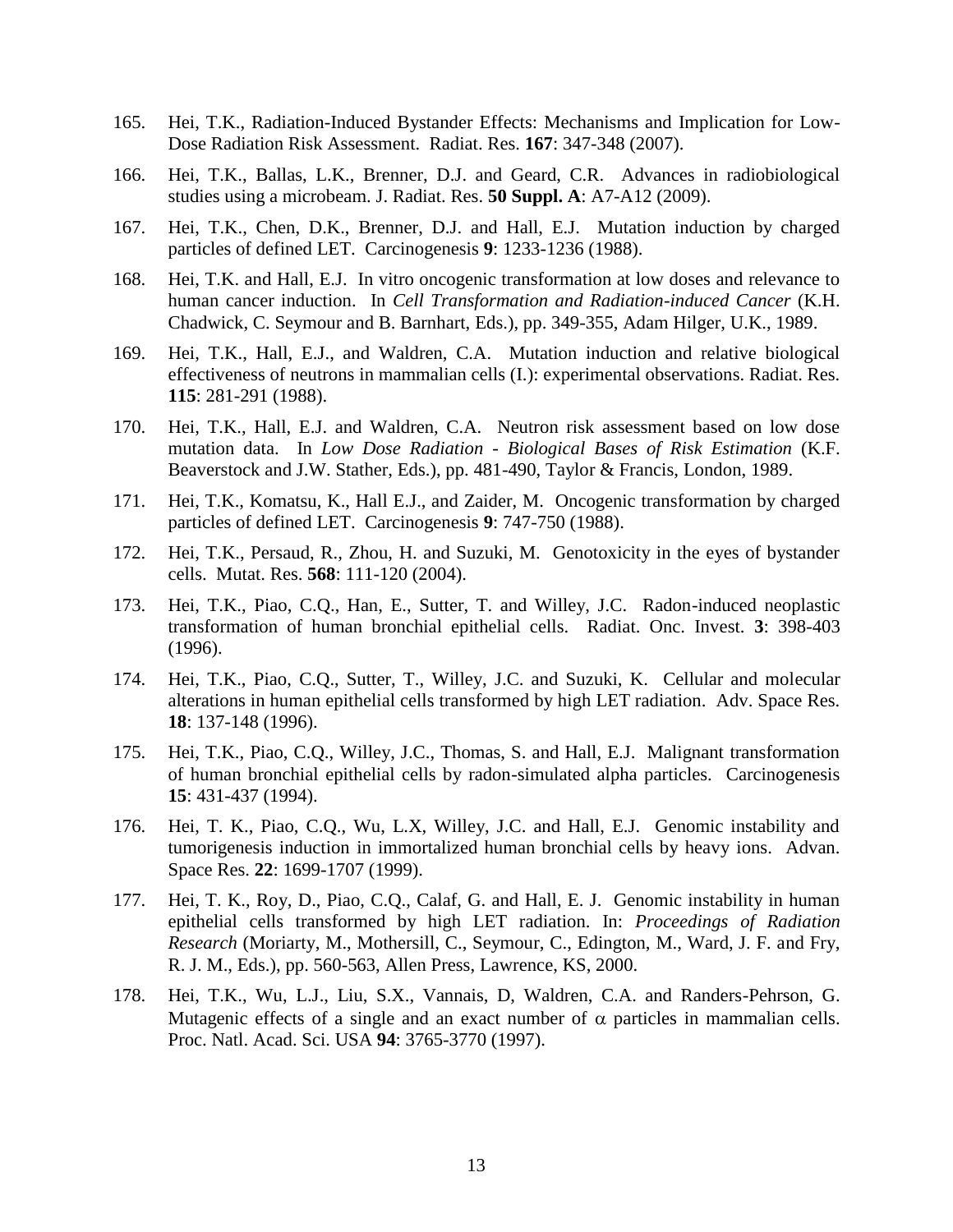- 179. Hei, T.K., Zhao, Y.L., Roy, D., Piao, C.Q., Calaf, C. and Hall, E.J. Molecular alterations in tumorigenic human bronchial and breast epithelial cells transformed by ionizing radiation. Adv. Space Res. **27**: 411-419 (2001).
- 180. Hei, T. K., Zhou, H., Chai, Y., Ponnaiya, B. and Ivanov, V. N. Radiation induced nontargeted response: mechanism and potential clinical implications. Curr. Mol. Pharmacol. **4**: 96-105 (2011), PMCID: PMC3356574.
- 181. Hei, T.K., Zhou, H. and Ivanov, V.N. The Yin and Yang of low dose radiobiology. In: Radiation Health Risk Sciences. Nakashima, M., Takamura, N., Tsukasaki, K., Nagayama, Y., and Yamashita, S. (eds). Springer, Tokyo, 2009, pp.135-142 (abstract).
- 182. Hei, T.K., Zhou, H., Ivanov, V.N., Mei H., Lieberman, H.B., Brenner, D.J., Amundson, S.A. and Geard, C.R. Mechanism of radiation induced bystander effects: A unifying model. J. Pharm. Pharmacol. **60**: 943-950 (2008).
- 183. Hei, T.K., Zhou, H.Z., Lien, Y.C., and Zhao, Y.L., Mechanism of radiation carcinogenesis: BigH3, COX-2 and beyond. Int. Congress Series **1299**: 114-120 (2007).
- 184. Hei, T.K., Zhou, H.N., Wu, L.X., Randers-Pehrson, G., Waldren, C. and Geard, C.R. Radiation induced genotoxic damage: from cytoplasm to nucleus and the bystander phenomenon. In: *Free Radicals in Chemistry, Biology and Medicine*, Yoshikawa, T., Toyokuni, S., Naito, Y. and Yamamoto, Y., Eds.), pp. 241-247, OICA International Press, London, 2000.
- 185. Hei, T.K., Zhu, L.X., Chen, D.J. and Waldren, C.A. Mutagenic induction by low energy heavy ions: Cellular and molecular studies. Nucl. Sci. Techniques **8**: 107-113 (1997).
- 186. Hei, T.K., Zhu, L.X., Vannais, D. and Waldren, C.A., Molecular analysis of mutagenesis by high LET radiation. Adv. Space Res. **14**: 355-361 (1994).
- 187. Hei, T.K., Zhu, L.X. and Waldren, C.A. Molecular mechanisms of mutagenesis by radiation of different qualities. NATO ASI series 171-176 (1994).
- 188. Hong, J., Craig, W.W. and Hailey, C.J. Laboratory tests on neutron shields for gammaray detectors in space. Nucl. Inst. Meth. Phys. Res., Section A **452**: 192-204 (2000).
- 189. Hong, J., Hailey, C.J. and Craig, W.W. Development of neutron .shields in gamma-ray detectors. In *Proceedings of the SPIE*, 3445 (O. Siegmund and M. Gunmin, Eds.), 1998.
- 190. Hong, M., Xu, A., Zhou, H., Wu, L., Randers-Pehrson, G., Santella, R.M., Yu, Z. and Hei, T.K. Mechanism of genotoxicity induced by targeted cytoplasmic irradiation. Br. J. Cancer. **103**: 1263-1268 (2010) PMCID: PMC2967061.
- 191. Horowitz, Y., Fuks, E., Datz, H,. Oster, L., Livingstone, J. and Rosenfeld, A. Mysteries of LiF TLD response following high ionisation density irradiation: nanodosimetry and track structure theory, dose response and glow curve shapes. Radiat. Prot. Dosimetry. **145**: 356-372 (2011), PMCID: PMC3145381.
- 192. Horowitz, Y.S., Horowitz, A., Oster, L., Marino, S., Datz, H. and Margaliot, M. Investigation of the Ionisation Density of the Glow Curve Characteristics of LiF:Mg,Ti. Radiat. Prot. Dosim. **131**: 406-413 (2008), PMCID: PMC3480322.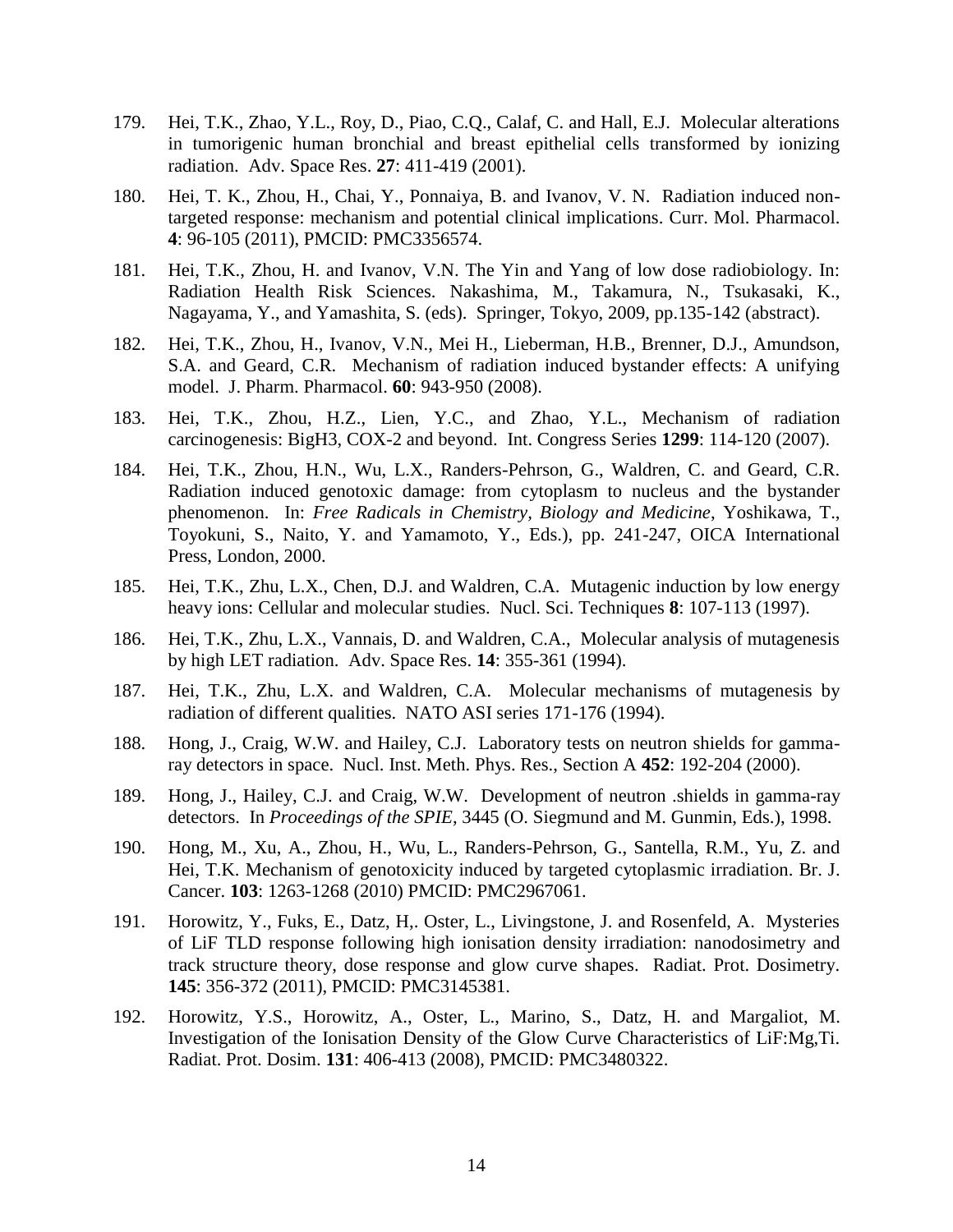- 193. Horowitz, Y.S., Oster, L., Biderman S. and Einav, Y. Localised transitions in the thermoluminescence of LiF:Mg,Ti: potential for nanoscale dosimetry. J. Phys. D. **36**: 446-459 (2003).
- 194. Hu, B., Grabham, P., Nie, J., Balajee, A.S., Zhou, H., Hei, T.K. and Geard, C.R. Intrachromosomal changes and genomic instability in site-specific microbeam-irradiated and bystander human-hamster hybrid cell. Radiat. Res. **177**: 25-34 (2012) PMCID: PMC3410536.
- 195. Hu, B., Shen, B., Su, Y., Geard, C.R., Balajee A.S. Protein kinase C epsilon is involved in ionizing radiation induced bystander response in human cells. Int J Biochem Cell Biol. **41**: 2413-2421 (2009), PMCID: PMC2784166.
- 196. Hu, B., Zhu, J., Zhou, H., and Hei, T.K. No significant level of inheritable interchromosomal aberrations in the progeny of bystander primary human fibroblast after alpha particle irradiation. Adv. Space Research **51**: 450-457 (2013), PMCID: PMC 3596834.
- 197. ICRU, An International Neutron Dosimetry Intercomparison, ICRU Report 27, International Commission on Radiation Units and Measurements, Washington, D.C., 1978.
- 198. Ivanov, V.N., Ghandhi, S.A., Zhou, H., Huang, S.X., Chai, Y., Amundson, S.A. and Hei, T.K. Radiation response and regulation of apoptosis induced by a combination of TRAIL and CHX in cells lacking mitochondrial DNA: a role for NFκB- and STAT3-directed gene expression. Exp. Cell Res. **317**: 1548-1566 (2011), PMCID: PMC2860693.
- 199. Ivanov, V.N. and Hei, T.K. A role for TRAIL/TRAIL-R2 in radiation-induced apoptosis and radiation-induced bystander response of human neural stem cells. Apoptosis, 2013 Oct 26. [Epub ahead of print].
- 200. Ivanov, V.N., Zhou, H, Ghandhi, S.A., Karasic, T.B., Yaghoubian, B., Amundson, S.A. and Hei, T.K. Radiation-induced bystander signaling pathways in human fibroblasts: a role for interleukin-33 in the signal transmission. Cell. Signal. **22**: 1076-87 (2010) PMCID: PMC2860693.
- 201. Ivanov, V.N., Zhou, H., and Hei, T.K. Sequential treatment by ionizing radiation and sodium arsenite dramatically accelerates TRAIL-mediated apoptosis of human melanoma cells. Cancer Res. **67**: 5397-5407 (2007).
- 202. Jin, Y., Yie, T-A. and Carothers, A. Non-random deletions at the dihydrofolate reductase locus of Chinese hamster ovary cells induced by  $\alpha$ -particles simulating radon. Carcinogenesis **16**: 1981-1991 (1995).
- 203. Jones, G.D.D., Milligan, J.R., Ward, J.F., Calabro-Jones, P.M. and Aguilera, J.A. Yield of strand breaks as a function of scavenger concentration and LET for SV40 irradiated with 4He ions. Radiat. Res. **136**: 190-196 (1993).
- 204. Katanic, J. Electron Spin Resonance Characterization of Human Tooth Enamel Response to Proton, Neutron, and Ultraviolet Radiation. . Ph.D thesis, Purdue University, August, 2003.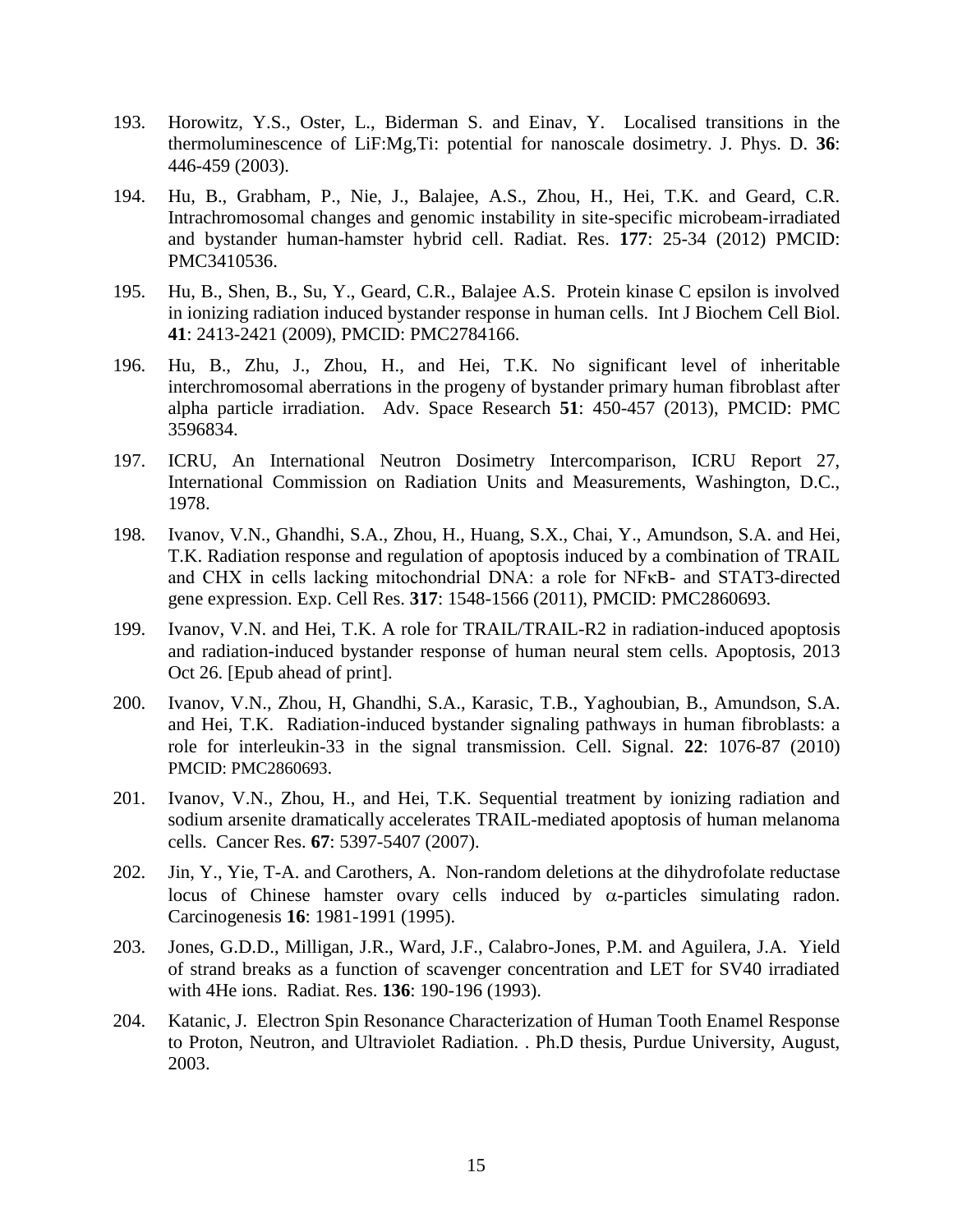- 205. Kellerer, A.M. and Rossi, H.H. Dependence of RBE on neutron dose. Br. J. Radiol. **45**: 626 (1972).
- 206. Kellerer, A.M., Hall, E.J., Rossi, H.H. and Teedla, P. RBE as a function of neutron energy. II. Statistical analysis. Radiat. Res. **65:** 172-186 (1976).
- 207. Kellerer, A.M., Lam, Y-M.P. and Rossi, H.H. Biophysical studies with spatially correlated ions: 4. Analysis of cell survival data for diatomic deuterium. Radiat. Res. **83**: 511-528 (1980).
- 208. Kinnison, J.D., Maurer, R.H., Roth, D.R. and Haight, R.C. High energy neutron spectroscopy with thick silicon detectors. Radiat. Res. **159**:154-160 (2003).
- 209. Klemic, G.A., Azziz, N. and Marino, S.A. The neutron response of Al2O3:C,  $7$ LiF:Mg,Cu,P, and  $7$ LiF:Mg,Ti TLDs. Solid State Dosimetry, Part I, Proceedings of the 11th International Conference, Budapest. Radiat. Prot. Dosim.**65**(1-4): 221-226 (1996).
- 210. Kliauga, P. Measurement of single event energy deposition spectra at 5 nm to 250 nm simulated site sizes. In *Proceedings of the Tenth Symposium on Microdosimetry* (J. Booz, J.A. Dennis and H. Menzel, Eds.), Radiat. Prot. Dosim. **31**(1-4): 119-124, Nuclear Technology Publishing, Kent, England, 1990.
- 211. Kliauga, P. Techniques for measurement of energy deposition in nanometer volumes. In *Radiation Research: A Twentieth Century Perspective*, volume II: Congress Proceedings (W.C. Dewey, *et al.*, Eds.), pp. 409-414, Academic Press, Inc., San Diego, 1992.
- 212. Kliauga, P. Nanodosimetry of heavy ions using a miniature cylindrical counter of wallless design. In *Proceedings of the Eleventh Symposium on Microdosimetry* (H.G. Menzel, *et al.*, Eds.), Radiat. Protect. Dosim. 52: 367-371 (1994).
- 213. Knappe, P. Calculation of LET and Dose Correction Factors for Radiobiological Charged Particle Experiments, Fachhochschule Aachen, Jülich, Germany, 1997 (Undergraduate Thesis).
- 214. Kovalchuk, O., Zemp, F., Filkowski, J., Altamirano, A., Dickey, J.S., Jenkins-Baker, G., Marino, S.A., Brenner, D.J., Bonner, W.M. and Sedelnikova, O.A. MicroRNAome changes in bystander three-dimensional human tissue models suggest priming of apoptotic pathways. Carcinogenesis **31**: 1882-1888 (2010) PMCID: PMC2950932.
- 215. Le, B.Q., Maurer, R.H., Nhan, E. and Lew, A. Design, fabrication, and qualification of chip-on-board technology for space electronics. Int. J. Microcircuits Electronic Packaging, **22**: 104-114 (1999).
- 216. Lindborg, L., Kliauga, P., Marino, S.A. and Rossi, H.H. Variance-covariance measurements for determining the dose mean lineal energy in a neutron beam. In *Proceedings of the Ninth Symposium on Microdosimetry* (J.A. Dennis, J. Booz and B. Bauer, Eds.), Radiat. Prot. Dosim. **13**: 347-351 (1985).
- 217. Lindborg, L., Marino, S., Kliauga, P. and Rossi, H.H. Microdosimetric measurements and the variance-covariance method: Some experimental experience. Radiat. Environ. Biophys. **28**: 251-263 (1989).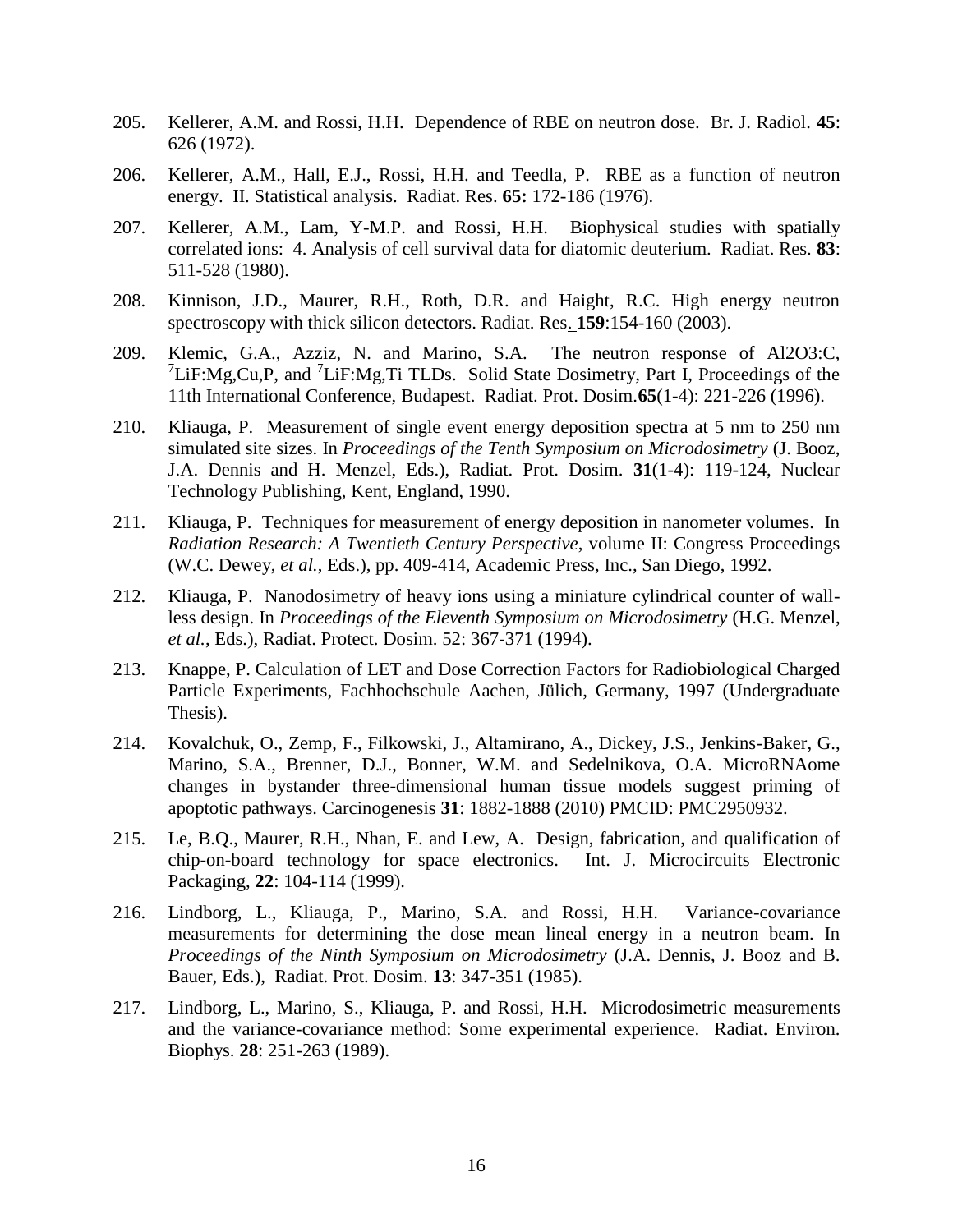- 218. Littlefield, L.G. and Hoffman, G.R. Modulation of the clastogenic activity of ionizing radiation and bleomycin by the aminothiol WR-1065. Environ. Molec. Mutagen. **22**: 225-230 (1993).
- 219. Littlefield, L.G., Joiner, E.E., Colyer, S.P. and Frome, E.L. Radioprotective chemicals as tools for studying mechanisms of radiation-induced chromosome damage in human lymphocytes. In *Chromosome Alterations, Origin and Significance* (G. Obe and A.T. Natarajan, Eds.), pp 132-139, Springer-Verlag, Berlin, Germany, 1993.
- 220. Lo, Y.C. Characterization of a Neutron Detector Based on Superheated Drops. Ph.D. Thesis, Yale University, 1987.
- 221. Lo, Y.C. and Apfel, R. Prediction and experimental confirmation of the response function for neutron detection using superheated drops. Phys. Rev. A **38** (1988).
- 222. Loucas, B.D. and Geard, C.R. Kinetics of chromosome rejoining in normal human fibroblasts after exposure to low- and high-LET radiations. Radiat. Res. **138**, 352-360 (1994).
- 223. Loucas, B.D. and Geard, C.R. Initial damage in human interphase chromosomes from -particles with LETs relevant to radon exposure. Radiat. Res. **139**: 9-14 (1994).
- 224. Lyulko, O.V. "Simultaneous Immersion Mirau Interferometry" (Columbia University Ph.D. thesis), 2012, [http://academiccommons.columbia.edu/item/ac:153355.](http://academiccommons.columbia.edu/item/ac:153355)
- 225. Lyulko, O.V., Randers-Pehrson, G. and Brenner, D.J. Simultaneous immersion Mirau interferometry. Rev. Sci. Instrum. **84**: 053701 (2013), PMCID: PMC3656945.
- 226. Lyulko, O.V., Randers-Pehrson, G.and Brenner, D.J. Immersion Mirau interferometry for label-free live cell imaging in an epi-illumination geometry. In Imaging, Manipulation, and Analysis of Biomolecules, Cells, and Tissues VIII, Daniel L. Farkas, Dan V. Nicolau and Robert C. Leif, eds. Proceedings of SPIE Vol. 7568, SPIE, Bellingham, WA, 2010 (abstract).
- 227. Lyulko, O.V., Randers-Pehrson, G. and Brenner, D.J. Simultaneous immersion Mirau interferometry. Rev. Sci. Instrum. **84**: 053701 (2013), PMCID: PMC3656945.
- 228. Marino, S.A., Harvey, J.R., Brenner, D.J. and Rossi, H.H. Measurements of the distributions of separations between paired ions after passing through mylar foils. In *Proceedings of the Tenth Symposium on Microdosimetry* (J. Booz, J.A. Dennis and H. Menzel, Eds.), Radiat. Prot. Dosim. **31**(1-4): 77-80 (1990).
- 229. Marino, S.A. and Johnson, G.W. A microdosimetry chamber for low-energy x rays. Proceedings of the 13th Symposium on Microdosimetry, Stresa, Italy, May 27-June 1, 2001, Radiat. Prot. Dosim**. 99**: 377-378 (2002).
- 230. Marino, S.A., Johnson, G.W., Schiff, P.B. and Brenner, D.J. Modification of shirt buttons for retrospective radiation dosimetry after a radiological event. Health Phys. **100**:542-547 (2011) PMCID: PMC3079536.
- 231. Martin, S.G., Miller, R.C., Geard, C.R. and Hall, E.J. The biological effectiveness of radon-progeny  $\alpha$ -particles. IV. Morphological transformation of Syrian hamster embryo cells at low doses. Radiat. Res. **142**: 70-77 (1995).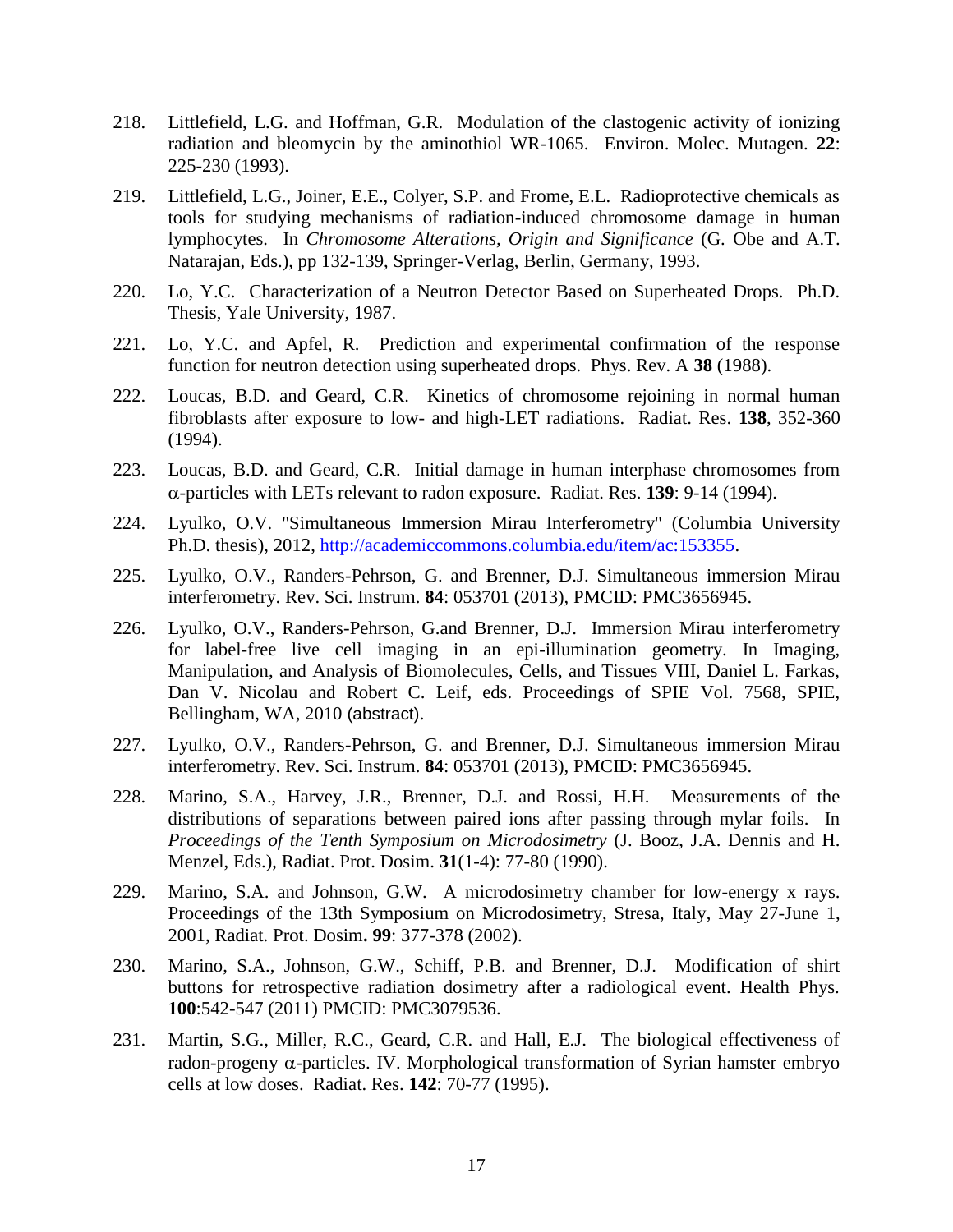- 232. Maurer, R.H., Kinnison, J.D., Roth, D.R. and Goldsten, J.O. Neutron spectroscopy on the international space station, AIAA Conference on International Space Station Utilization, Cape Canaveral, FL, 16 October, 2001. Proceedings published on CD ROM (AIAA paper 2001-5059).
- 233. Maurer, R.H., Roth, D. R., Fainchtein, R., Goldsten, J. O. and Kinnison, J. D. "Portable Real-Time Spectrometry II," Proceedings of the Space Technology and Applications International Forum 00, Conference on the International Space Station Utilization, Albuquerque, NM, 31 Jan-3Feb 2000, American Physical Society CD-ROM.
- 234. Maurer, R.H., Roth, D.R., Kinnison, J.D., Haggerty, D.K. and Goldsten, J.O. The NSBRI/APL Neutron Energy Spectrometer. J. Hopkins APL Tech. D. **27**: 56-65 (2006).
- 235. Maurer, R.H., Roth, D.R., Kinnison, J.D., Goldsten, J.O., Gold, R.E. and Fainchtein, R. MArs Neutron Energy Spectrometer (MANES): an instrument for the Mars 2003 Lander. Acta Astronaut. **52**: 405-410 (2003).
- 236. Maurer, R.H., Zeitlin, C.J., Haggerty, D.K., Roth, D.R.and Goldsten, J.O. Compact Ion and Neutron Spectrometer (CINS) for Space Application. *2005 IEEE Nuclear Science Symposium Conference Record,* N14-48, pp 428-432, Puerto Rico, 23-29 October 2005.
- 237. McNulty, P.J., Wyatt, R.C., Farrell, G.E., Filz, R.C., and Rothwell, P.L. Proton upsets in LSI memories in space. In *Space Sysytems and Their Interactions with Earth's Space Environment* (H.B. Garrett and C.P. Pike, Eds.), Progress in Astronautics and Aeronautics, vol. 71, 1980.
- 238. Mezentsev, A. and Amundson, S.A. Global gene expression responses to low- or highdose radiation in a human three-dimensional tissue model. Radiat. Res. **175**: 677-688 (2011) PMCID: PMC3148653.
- 239. Miller, A.C. Development of models to study radiation-induced late effects. In "HFM Panel-099 RTG-033 Activity: Ionizing Radiation Bioeffects and Countermeasures -The Radiation Bioeffects and Countermeasures RTG-033 Final Report" RTO-TR-HFM-099, NATO (2011).
- 240. Miller A.C., Development of Models to Study Radiation Late Effects and Identify Mechanism-Responsive Biological Countermeasures, In: "NATO HFM-223 Technical Report", NATO (2012).
- 241. Miller, A.C., Stewart, M., Rivas, R., Marino, S., Randers-Pehrson, G., and Shi, L., Observation of radiation-specific damage in cells exposed to depleted uranium: hprt gene mutation frequency. Radiat. Meas. **42**: 1029-1032 (2007).
- 242. Miller, R.C. Neutron energy-dependent biological effects. Inst. Phys. Chem. Res. **83**: 36-39 (1989).
- 243. Miller, R.C., Brenner, D.J., Geard, C.R., Komatsu, K., Marino, S.A. and Hall, E. J. Oncogenic transformation by fractionated doses of neutrons. Radiat. Res. **114**: 589-598 (1988).
- 244. Miller, R.C., Brenner, D.J., Randers-Pehrson, G., Marino, S.A., and Hall, E.J. The effects of temporal distribution of dose on oncogenic transformation by neutrons and charged particles of intermediate LET. Radiat. Res. **124**, 562-568 (1990).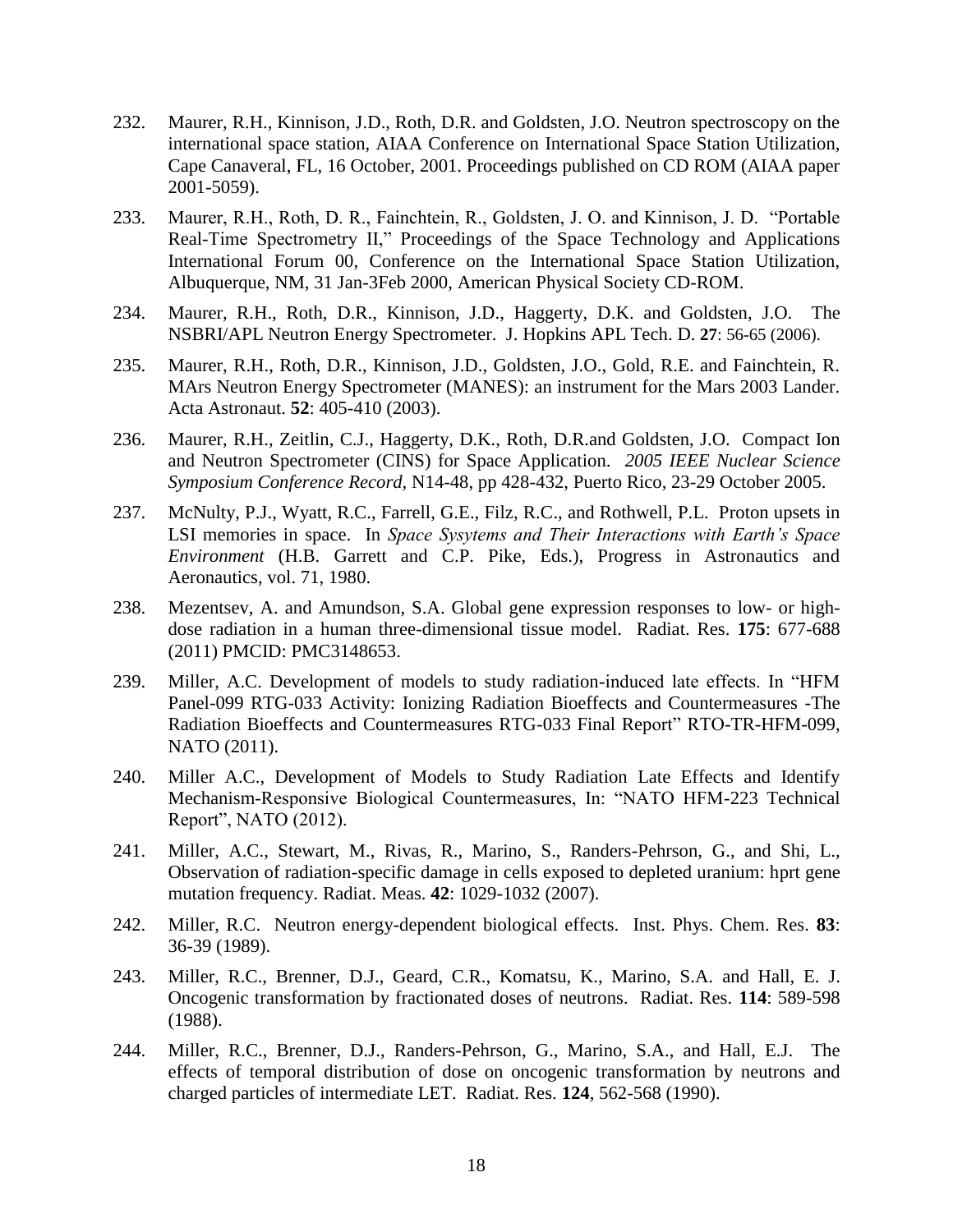- 245. Miller, R.C., Geard, C.R., Brenner, D.J., Komatsu, K., Marino, S.A. and Hall, E.J. Neutron-energy-dependent oncogenic transformation of C3H 10T1/2 mouse cells. Radiat. Res. **117**: 114-127 (1989).
- 246. Miller, R.C., Geard, R.C., Brenner, D.J., Komatsu, K., Randers-Pehrson, G., Marino, S.A. and Hall, E.J. The effects of temporal distribution of dose on neutron-induced oncogenic transformation. In *Cell Transformation and Radiation-Induced Cancer* (K.H. Chadwick, C. Seymour, and B. Barnhart, Eds.), pp. 357-362, Adam Hilger, U.K., 1989.
- 247. Miller, R.C., Geard, C.R., Geard, M.J. and Hall, E.J. Cell-cycle-dependent radiationinduced oncogenic transformation in C3H 10T½ cells. Radiat. Res. **130**: 129-133 (1992).
- 248. Miller, R.C., Geard, C.R., Marino, S.A., Richards, M. and Randers-Pehrson, G. Oncogenic transformation following sequential irradiations with monoenergetic neutrons and X rays. Radiat. Res. **125**: 338-342 (1991).
- 249. Miller, R.C., Geard, C.R., Martin, S.G., Marino, S.A. and Hall, E.J. Neutron-induced cell cycle dependent oncogenic transformation of C3H 10T1/2 cells. Radiat. Res. **142**: 270- 275 (1995).
- 250. Miller, R.C. and Hall, E.J. Cell-cycle dependent radiation-induced transformation of C3H 10T1/2 cells In *Low Dose Irradiation and Biological Defense Mechanisms* (T. Sugahara, L.A. Sagan and T. Aoyama, Eds.), pp. 347-350, Elsevier Science Pubs., Amsterdam, 1992.
- 251. Miller, R.C. and Hall, E.J. Oncogenic transformation of C3H 10T1/2 cells by acute and protracted exposures to monoenergetic neutrons. Radiat. Res. **128**: S60-S64 (1991).
- 252. Miller, R.C., Marino, S.A., Brenner, D.J., Martin, S.G., Richards, M., Randers-Pehrson, G. and Hall, E.J. The biological effectiveness of radon-progeny alpha particles. II. Oncogenic transformation as a function of LET. Radiat. Res. **142**: 54-60 (1995).
- 253. Miller, R.C., Marino, S.A., Martin, S.G., Komatsu, K., Geard, C.R., Brenner, D.J. and Hall, E.J. Neutron energy-dependent cell survival and oncogenic transformation. J. Radiat. Res. **40 Suppl.**: 53-59 (1999).
- 254. Miller, R.C., Marino, S.A., Napoli, J., Shah, H., Hall, E.J., Geard, C.R. and Brenner, D.J. Oncogenic transformation by low-energy neutrons. Int. J. Radiat. Biol. **76**: 327-334 (2000).
- 255. Miller, R.C., Martin, S.G., Geard, C.R., Marino. S.A., Randers-Pehrson, G., Brenner, D.J. and Hall, E.J. High LET-induced Oncogenic Transformation. In *Risk Evaluation of Cosmic-ray Exposure in Long-term Manned Space Mission* (F. Fujitaka, et. al., Eds.) pp. 121-126, Kondasha Scientific Ltd., Tokyo, Japan, 1999.
- 256. Miller, R.C., Martin, S.G., Hanson, W.R., Marino, S.A. and Hall, E.J. Effect of track structure and radioprotectors on the induction of oncogenic transformation in murine fibroblasts by heavy ions. Adv. Space Res. **22**: 1719-1723 (1998).
- 257. Miller, R.C., Randers-Pehrson, G., Geard, C.R. Hall, E.J. and Brenner, D.J. The oncogenic potential of a single alpha particle. Proc. Natl. Acad. Sci. USA **96**: 19-22 (1999).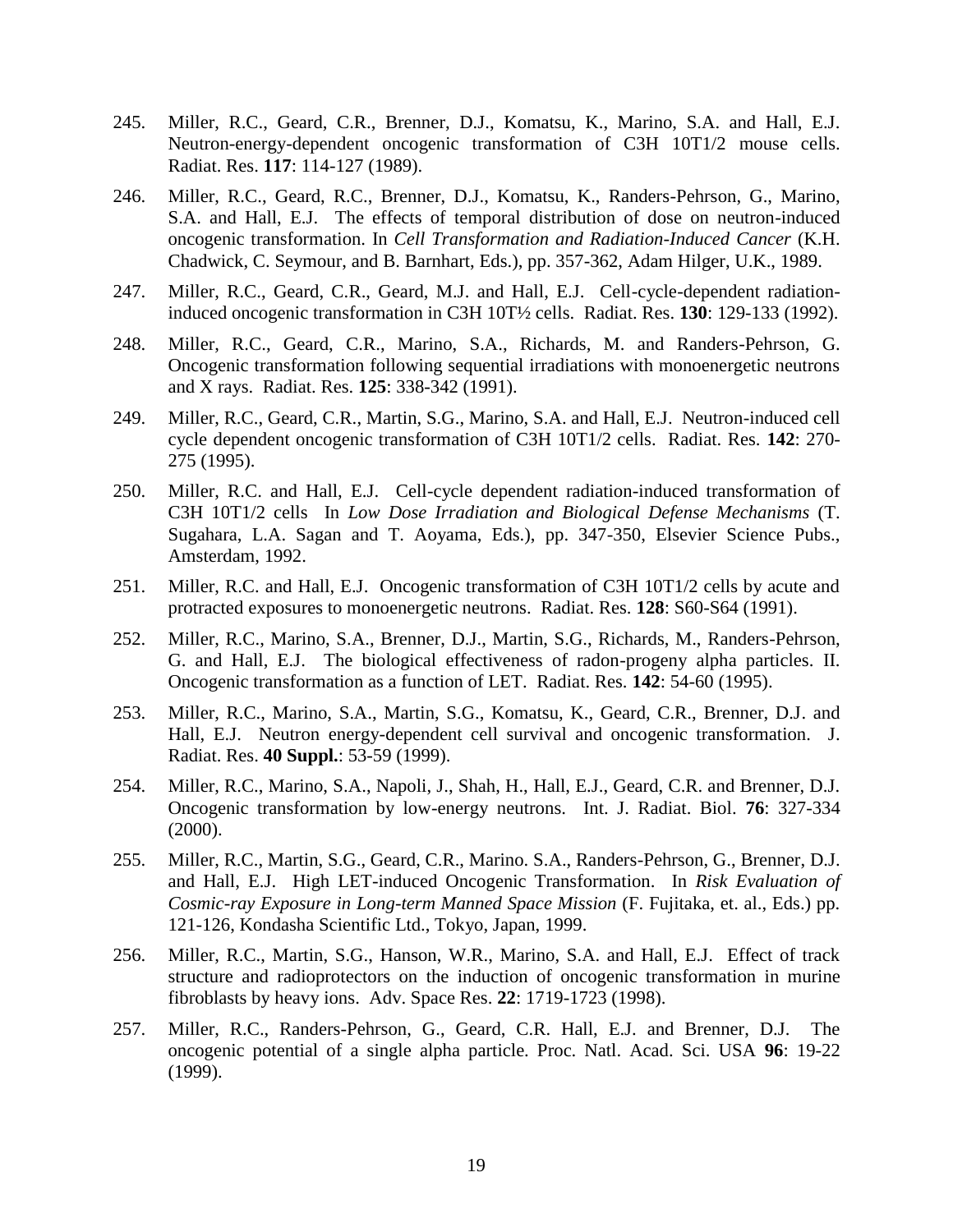- 258. Miller, R.C., Randers-Pehrson, G., Hieber, L., Marino, S.A., Kellerer, A. and Hall, E.J. Influence of dose protraction of intermediate and high LET radiation on oncogenic transformation. In *New Developments in Fundamental and Applied Radiobiology* (C.B Seymour and C. Mothersill, Eds.), pp. 177-182, Taylor and Francis, Ltd., 1991.
- 259. Miller, R.C., Randers-Pehrson, G., Hieber, L., Marino, S.A., Richards, M. and Hall, E.J. The inverse dose-rate effect for oncogenic transformation by charged particles is LET dependent. Radiat. Res. **133**: 360-364 (1993).
- 260. Miller, R.C., Richards, M., Brenner, D., Hall, E.J., Jostes, R., Hui, E. and Brooks, A. The biological effectiveness of radon-progeny alpha particles. V. A. The biological effectiveness of radon-progeny alpha particles. V. Comparison of oncogenic transformation by accelerator-produced monoenergetic alpha particles and by polyenergetic alpha particles from radon progeny. Radiat. Res. **146**: 75-80 (1996).
- 261. Miller, R.C., Sawant, S.G., Randers-Pehrson, G., Marino, S.A., Geard, C.R., Hall E.J. and Brenner, D.J. Single alpha-particle traversals and tumor promoters. Radiat. Res. **153**: 227 (2000).
- 262. Milligan, J.R., Aguilera, J.A., Wu, C C.L., Ng, J. Y.-Y. and Ward, J.F. The difference that LET makes to precursors of DNA strand breaks. Radiat. Res. **145**: 442-448 (1996).
- 263. Milligan, J.R., Aguilera, J.A., Paglinawan, R.A., Ward, J.F. and Limoli. C.L. DNA strand break yields after post-high LET irradiation incubation with endonuclease-III and evidence for hydroxyl radical clustering. Int. J. Radiat. Biol. **77**: 155-164 (2001).
- 264. Mills, R. and Rossi, H.H. Mean energy deposition distribution about proton tracks. Radiat. Res. **84**: 434-443 (1980).
- 265. Mitchell, S.A. Marino, S.A., Brenner, D.J. and Hall, E. J. The bystander effect and adaptive response in C3H 10T½ cells. Int. J. Radiat. Biol. **80**: 465-472 (2004).
- 266. Mitchell, S.A., Randers-Pehrson, G., Brenner, D.J. and Hall, E. J. The bystander response in C3H 10T½ cells: the influence of cell-to-cell contact. Radiat. Res. **161**: 397-401 (2004).
- 267. Morgan, W.F., Hartmann, A., Limoli, C.L., Nagar and Ponnaiya, B. Bystander effects in radiation-induced genomic instability. Mutat. Res. **504**: 91-100 (2002).
- 268. Musolino, S.V., McGinley, P.H., Greenwood, R.C., Kliauga, P. and Fairchild, R.G. Evolution of an iron-filtered epithermal neutron beam for neutron-capture therapy. Med. Phys. **18**: 806 (1991).
- 269. Nikolaev, A., Oks, E.M., Savkin K., Yushkov, G.Yu., Brenner, D.J. Johnson, G., Randers-Pehrson, G., Brown, I.G. and MacGill, R.A. Surface resistivity tailoring of ceramic insulators for an ion microprobe application. Surface & Coatings Technology **201**: 8120–8122 (2007).
- 270. Obelic, B., Srdoc, D., Djuric, P.M. and Marino, S.A. The frequency distribution of the number of ion pairs in irradiated tissue. Radiat. Res. **149**: 411-415 (1998).
- 271. Pandita, T.K. and Geard, C.R. Chromosome aberrations in human fibroblasts induced by monoenergetic neutrons. I. Relative biological effectiveness. Radiat. Res. **145**: 730-739 (1996).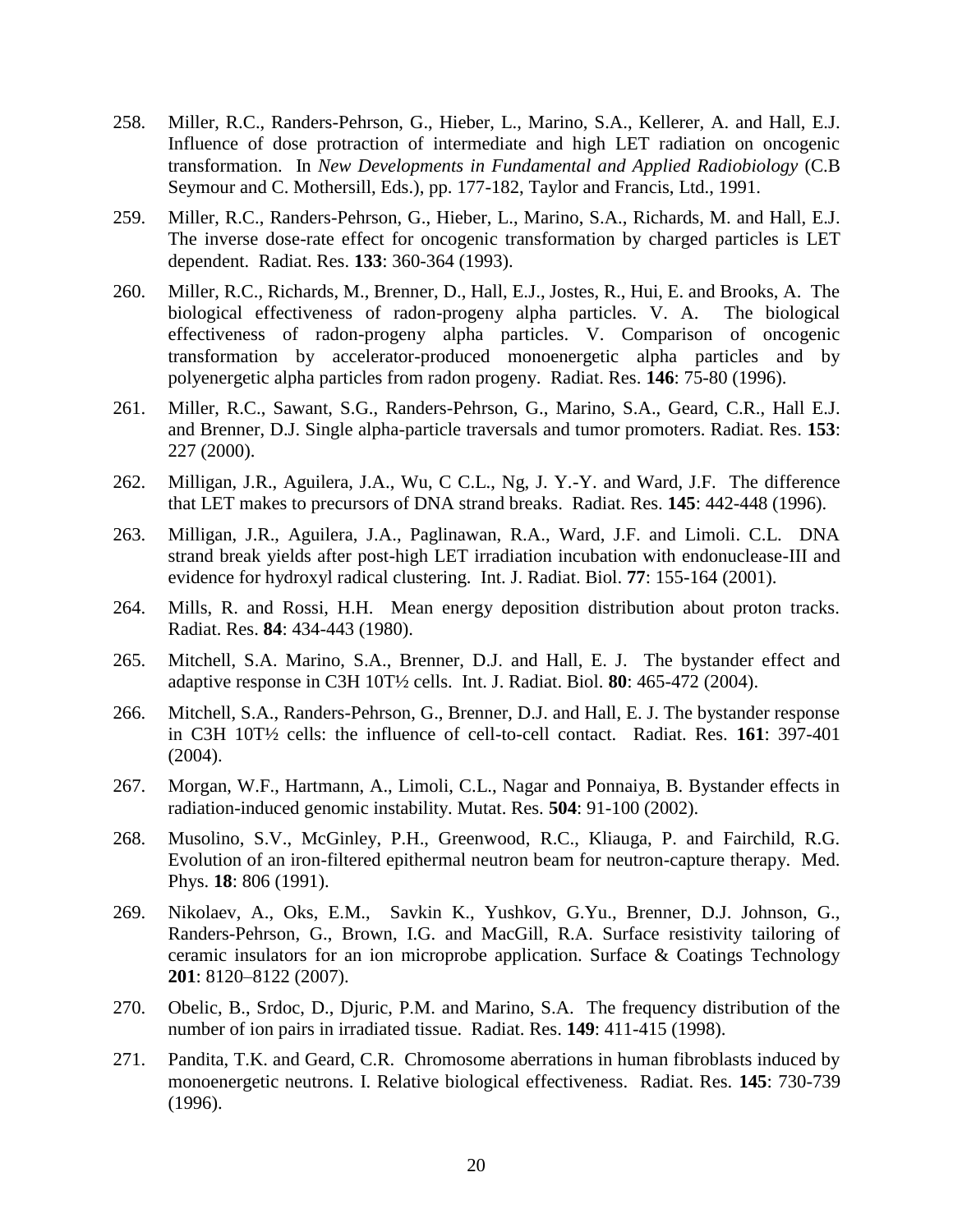- 272. Pandita, T.K., Hall, E.J., Hei, T.K., Piatysezek, M.A., Wright, W.E., Piao, C.Q., Pandita, R.K., Willey, J.C., Geard, R.C., Kastan, M.B. and Shay, J.W. Chromosome end-to-end associations and telemorase activity during cancer progression in human cells after treatment with  $\alpha$ -particles simulating radon progeny. Oncogene 13: 1423-1430 (1996).
- 273. Piao, C.Q. and Hei, T.K. Radiation, cigarette smoke and oncogenic transformation. Carcinogenesis **14**: 497-501 (1993).
- 274. Piao, C.Q. and Hei, T.K. Gene amplification and microsatellite instability in tumorigenic conversion of human bronchial epithelial cells by alpha particles and heavy ions. Radiat. Res. **155:** 263-267 (2001).
- 275. Piao, C.Q., Willey, J.C. and Hei, T.K. Alterations of p53 in tumorigenic human bronchial epithelial cells correlate with metastatic potential. Carcinogenesis **20**: 1529- 1533 (1999).
- 276. Ponnaiya, B., Amundson, S.A., Ghandhi, S.A., Smilenov, L.B., Geard, C.R., Buonanno, M., and Brenner, D.J. Single-cell responses to ionizing radiation. Radiat. Environ. Biophys. **52**: 523-530 (2013), PMCID: PMC3812812.
- 277. Ponnaiya, B., Cornforth, M.N., and Ullrich, R.L. Induction of chromosome instability in human cells by neutrons and gamma rays. Radiat. Res. **147**: 288-294 (1997).
- 278. Ponnaiya, B., Jenkins-Baker, G., Bigelow, A., Marino, S. and Geard, C.R. Detection of chromosomal instability in α-irradiated and bystander human fibroblasts. Mutat. Res. **568**: 41-48 (2004)
- 279. Ponnaiya, G., Jenkins-Baker, G., Brenner, D.J., Hall, E.J., Randers-Pherson, G. and Geard, C.R. Biological responses in known bystander cells, relative to known microbeam irradiated cells. Radiat. Res. **162**: 426-432 (2004).
- 280. Ponnaiya, B., Jenkins-Baker, G., Randers-Pehrson, G. and Geard, C.R. Quantifying a bystander response following microbeam irradiation using single cell RT-PCR analyses. Exp. Hematol. **35 (Suppl. 1)**: 64-68 (2007).
- 281. Ponomarev, A.L., Brenner, D.J., Hlatky, L.R. and Sachs, R.K. DNA Fragment-size distributions for large sizes after high let radiation, derived from a polymer, random walk chromatin model. Rad. Environ. Biophys. **39**: 111-120 (2000).
- 282. Ponomarev, A.L., Cucinotta, F.A., Sachs, R.K., Brenner, D.J. and Peterson, L.E. Extrapolation of the DNA fragment-size distributions in a high-dose PFGE assay to low doses. Radiat. Res. **156**: 594-597 (2001).
- 283. Randers-Pehrson, G. Microbeams, Microdosimetry and Specific Dose. 13th Symposium on Microdosimetry, Stresa, Italy,May 27-June 1, 2001. Radiat. Prot. Dosim. **99**: 271-272 (2002).
- 284. Randers-Pehrson, G. and Brenner, D.J. A practical target system for accelerator-based BNCT which may effectively double the dose rate. Med. Phys. **28**: 894-896 (1998).
- 285. Randers-Pehrson, G., Geard, G.R., Johnson, G.W. and Brenner, D.J. Technical characteristics of the Columbia University single-ion microbeam. Radiat. Res. **153**: 221- 223 (2000).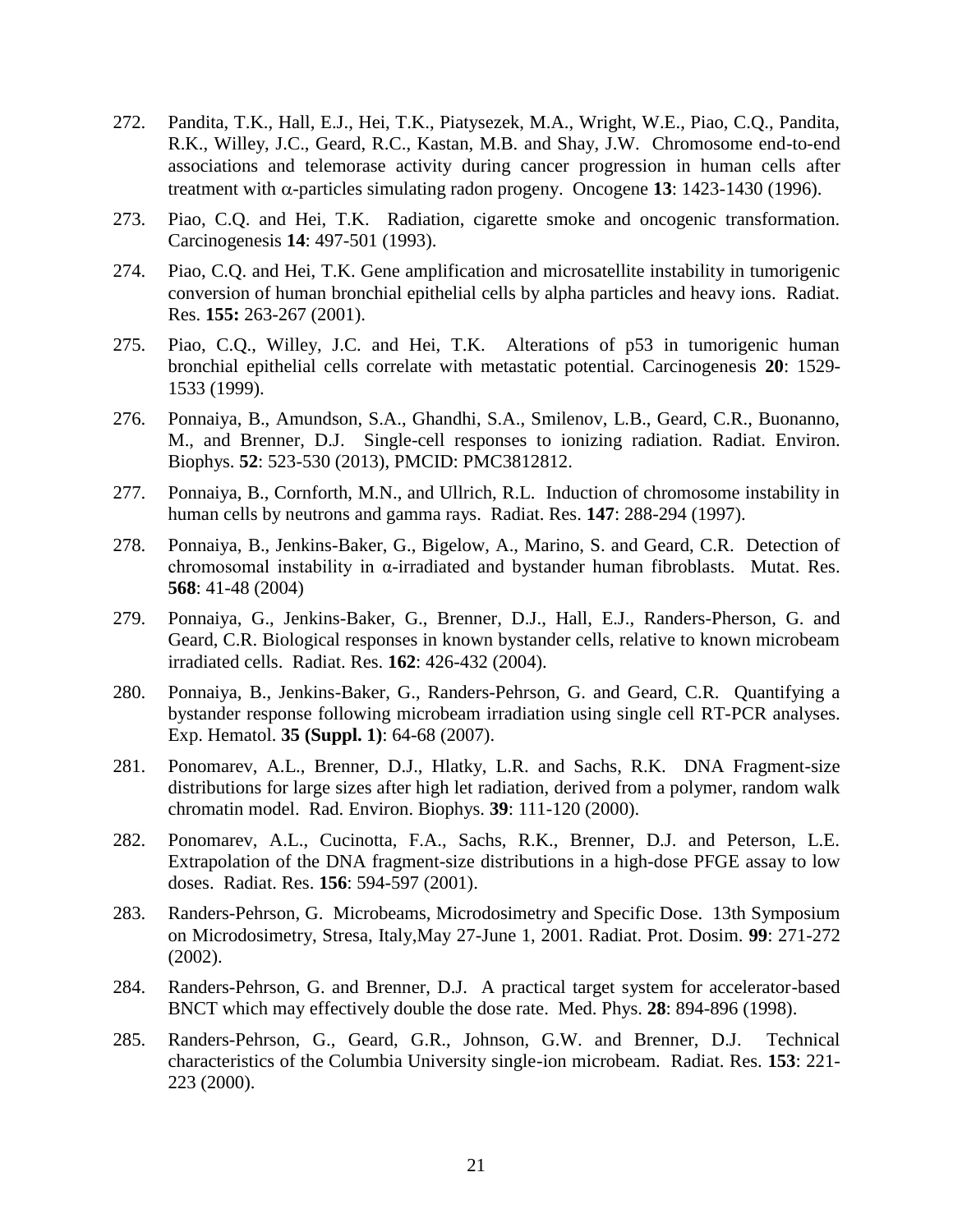- 286. Randers-Pehrson, G., Geard, C.R., Johnson, G. W. and Brenner, D.J. The Columbia University single-ion microbeam. Radiat. Res. **156**: 210-214 (2001).
- 287. Randers-Pehrson, G., Johnson, G.W., Marino, S.A., Xu, Y., Dymnikov, A.D. and Brenner, D.J The Columbia University sub-micron charged particle beam. Nucl. Instr. Meth. A **609**: 294-299 (2009) PMCID: PMC2778032.
- 288. Rini, F.J. Neutrons and the Oxygen Effect, Ph.D. Thesis, Columbia University, 1978.
- 289. Rini, F.J., Hall, E.J. and Marino, S. The OER as a function of neutron energy with mammalian cells in culture. Radiat. Res. **78**: 25-37 (1979).
- 290. Riquier, H. "Étude des effets de radiations par rayons X ou par particules alpha sur les interactions entre cellules tumorales et cellules éndotheliales" (University of Namur, Belgium Ph.D. Thesis), 2013.
- 291. Rithidech, K., Bond, V.P., Cronkite, E.P., Thompson, M.H. and Bullis, J.E. Characterization of radiation-induced murine myelogenous lukemia. Environ. Mol. Mutagen. **17** Suppl. 19: 61 (1991).
- 292. Rithidech, K., Bond, V.P., Cronkite, E.P., Thompson, M.H. and Bullis, J.E. Hypermutability of mouse chromosome 2 during the development of x-ray-induced murine myeloid lukemia. Proc. Natl. Acad. Sci. USA **92**(4): 1152-1156 (1995).
- 293. Rithidech, K., Bond, V.P., Cronkite, E.P. and Thompson, M.H. A specific chromosomal deletion in murine lukemic cells induced by radiation with different qualities. Exp. Hematol. **21**: 427-431 (1993).
- 294. Rithidech, K., Bond, V.P., Cronkite, E.P. and Whorton, E.B. Evidence for clonal expansion of abnormal mouse chromosome 2 during the development of radiationinduced myeloid lukemia. Environ. Mol. Mutagen. **19** Suppl. 20: 53 (1992).
- 295. Rithidech, K., Dunn, J.J., Bond, V.P., Cronkite, E.P. and Gordon, C.G. Detection of Nras gene mutations in radiation-induced murine myeloid lukemia by the PCR-single strand based technique. Eviron. Mol. Mutagen. **23** Suppl. 23: 57 (1994).
- 296. Rithidech, K., Tice, R.R and Bond, V.P. Induction of micronuclei in human lymphocytes after in vitro exposure to low doses of neutrons. Environ. Mol. Mutagen. **15** Suppl. 17: 50 (1990).
- 297. Rodgers, R.C. and Gross, W. Microdosimetry of monoenergetic neutrons. In *Proceedings of the Fourth Symposium on Microdosimetry*, Euratom 1027-1042, 1974.
- 298. Rohrig, N. and Colvett, R.D. Measurements of W in methane tissue-equivalent gas for protons. In *Basic Physical Data for Neutron Dosimetry* (J.J. Broerse, Ed.), EUR 5629e, pp. 99-105,1976.
- 299. Rohrig, N. and Colvett, R.D. Measurements of W for protons, helium-4 ions and carbon ions in tissue-equivalent gas. Radiat. Res. **76**: 225-240 (1978).
- 300. Rohrig, N., Bird, R.P., Colvett, R.D., Rossi, H.H. and Marino, S.A. Unique biophysical studies with diatomic deuterium beams. In *Proceedings of the Fifth Conference on Application of Small Accelerators*, IEEE Transactions on Nucl. Sci., **NS-26**: 1763-1765 (1979).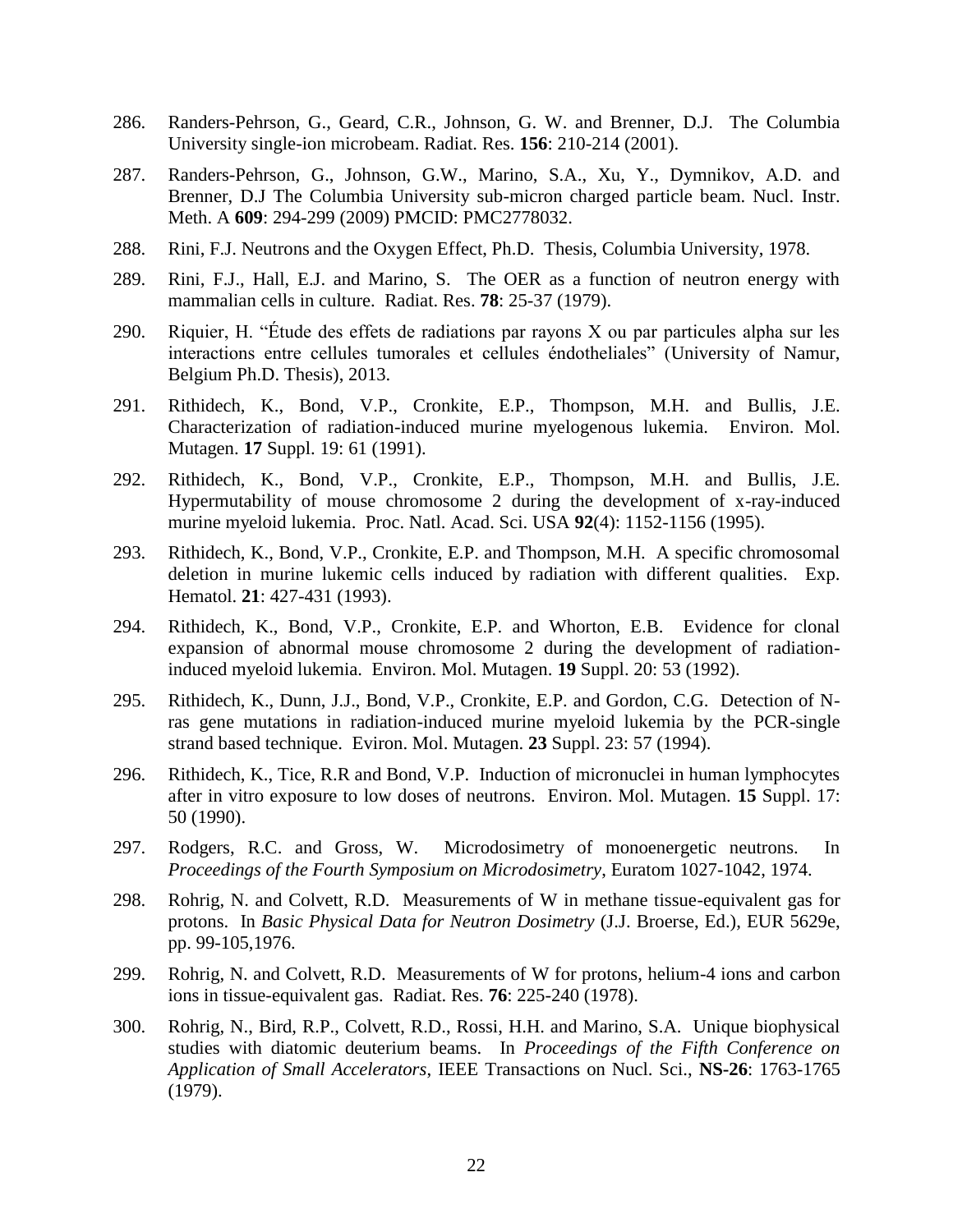- 301. Ross, G.J., Bigelow, A.W., Randers-Pehrson, G., Peng, C.C. and Brenner, D.J. Phasebased cell imaging techniques for microbeam irradiations. Nucl. Instr. & Meth. B **241**: 387-391 (2005).
- 302. Ross, G.J., Garty, G., Randers-Pehrson, G., and Brenner, D.J. A single-particle/singlecell microbeam based on an isotopic alpha source. Nucl. Instrum. Meth. B **231**: 207-211 (2005).
- 303. Rossi, H.H. Cell irradiations with molecular ions. Bull. Am. Phys. Soc. **23**: 222 (1978).
- 304. Rossi, H.H. Biophysical studies with spatially correlated ions: 1. Background and theoretical considerations. Radiat. Res. **78**: 185-191 (1979).
- 305. Rossi, H.H. The molecular ion experiment. Nucl. Inst. Meth. **170**: 57-59 (1980).
- 306. Rossi, H.H., Alsmiller, R.G., Berger, M.J., Kellerer, A.M., Roesch, W.C., Spencer, L.A. and Zaider, M. Conceptual basis for calculations of absorbed-dose distributions. NCRP Report 108 (1991).
- 307. Rossi, H.H., Bird, R., Colvett, R.D., Kellerer, A.M., Rohrig , N. and Lam, Y-M.P. The molecular ion experiment. In *Proceedings of the Sixth Symposium on Microdosimetry* (J. Booz and H. Ebert, Eds.), Vol. 2, pp. 937-947, Harwood Academic Publishers, Ltd, London, 1978.
- 308. Rossi, H.H. and Zaider, M. Neutron RBE for A-Bomb survivors. RERF Update **3**: 3-4 (1991).
- 309. Rossi, H.H. and Zaider, M. Elements of microdosimetry. Med. Phys. **18**: 1085 (1991).
- 310. Rossi, H.H. and Zaider, M. Compound dual radiation action. Radiat. Res. **132**: 178-183 (1992).
- 311. Roy, D., Calaf, G.M., Hande, M.P. and Hei, T,K. Allelic imbalance at 11q23-q24 chromosome associated with estrogen and radiation-induced breast cancer progression. Int. J. Oncol. **28**: 667-674 (2006).
- 312. Roy, D., Calaf, G. and Hei, T.K. Profiling of differentially expressed genes induced by high LET radiation in breast epithelial cells. Mol. Carcin. **31**: 192-203 (2001).
- 313. Roy D., Calaf G. and Hei T.K. Frequent allelic imbalance on chromosome 6 and 17 correlate with radiation-induced neoplastic transformation of human breast epithelial cells. Carcin. **22**: 1685-1692 (2001).
- 314. Sachs, R.K. and Brenner, D.J. Solid tumor risks after high doses of ionizing radiation. Proc. Nat. Acad, Sci. USA **102**: 13040-5 (2005).
- 315. Sawant, S.G., Randers-Pehrson, G., Geard, C.R., Brenner, D.J. and Hall, E.J. The bystander effect in radiation oncogenesis: I. Transformation in C3H10T½ cells *in vitro* can be initiated in the unirradiated neighbors of irradiated cells. Radiat. Res. **155**: 397- 401 (2001).
- 316. Sawant, S.G., Randers-Pehrson, G., Geard, C.R., Brenner, D.J. and Hall, E.J. The bystander effect in radiation oncogenesis: I. Transformation in C3H 10T1/2 cells in vitro can be initiated in the unirradiated neighbors of irradiated cells. Radiat. Res. **155**: 397- 401 (2001).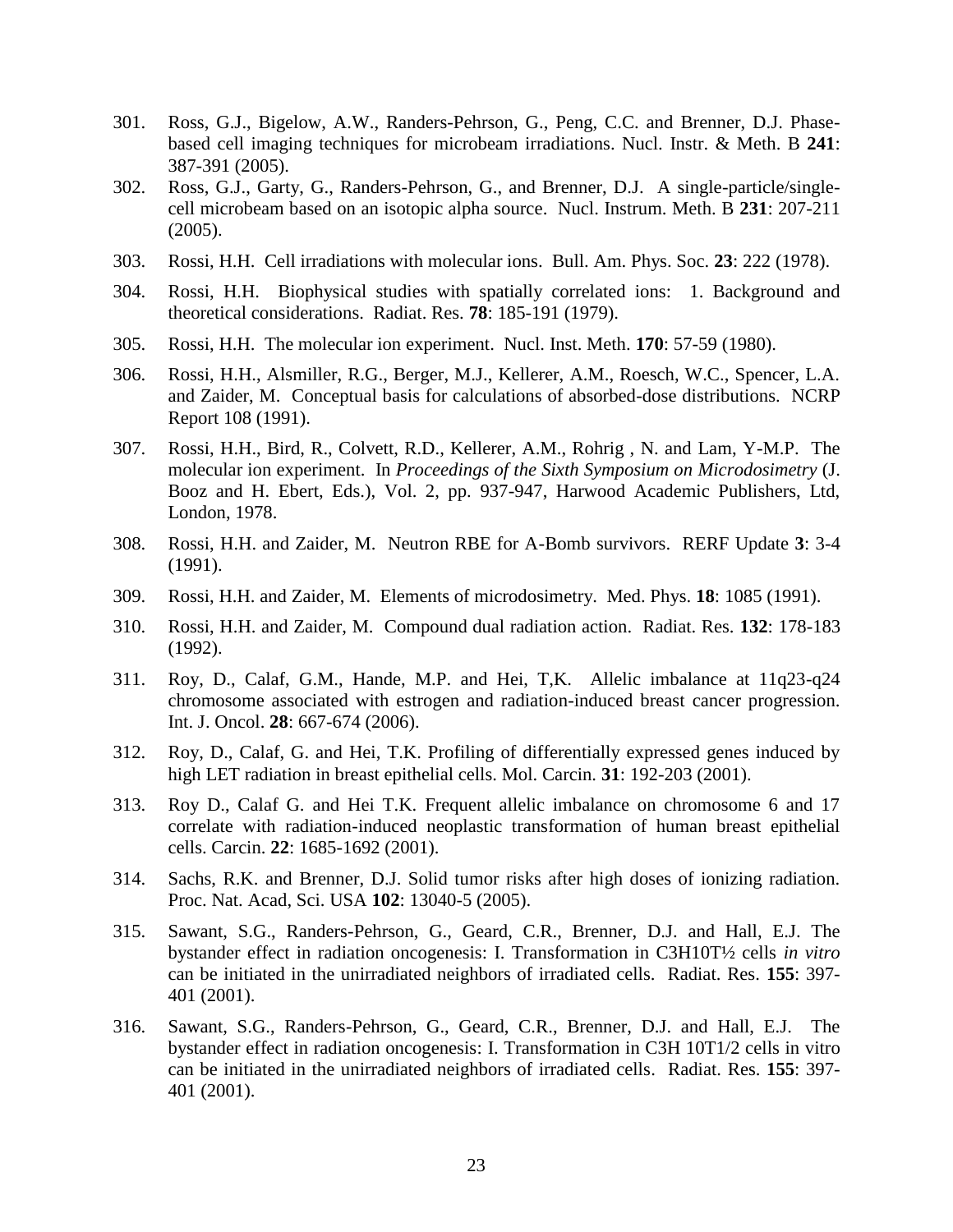- 317. Sawant, S.G., Randers-Pehrson, G., Metting, N.F. and Hall, E.J. Adaptive response and the bystander effect induced by radiation in C3H 10T1/2 cells in culture. Radiat. Res. **156**: 177-180 (2001).
- 318. Sawant, S.G., Randers-Pehrson, G., Metting, N. and Hall, E.J. Can adaptive response alter the bystander effect in C3H 10T1/2 cells? 13th Microdosimetry Symposium, Stresa, Italy, May 27-June 1, 2001. To be published in Radiat. Prot. Dosim.
- 319. Sawant, S.G., Zheng, W., Hopkins, K.M., Randers-Pehrson, G. Lieberman, H.B. and Hall, E.J. The radiation-induced bystander effect for clonogenic survival. Radiat. Res. **157**: 361-364 (2002).
- 320. Schettino, G.; Johnson, G.W.; Marino, S.A. and Brenner, D. J. Development of a method for assessing non-targeted radiation damage in an artificial 3D human skin model. Int. J. Radiat. Biol. **86**: 593-601 (2010) PMCID: PMC3228351.
- 321. Sedelnikova, O.A., Nakamura, A., Kovalchuk, O., Koturbash, I., Mitchell, S.A., Marino, S.A., Brenner, D.J. and Bonner, W.M. DNA double-strand breaks form in bystander cells after microbeam irradiation of three-dimensional human tissue models. Cancer Res. **67**: 4295-4302 (2007).
- 322. Shellabarger, C.J. Modifying factors in rat mammary gland carcinogenesis. In *Biology of Radiation Carcinogenesis* (J. Yuhas, R.W. Tennant and J.R. Regan, Eds.), pp. 31-43, Raven Press, New York, 1976.
- 323. Shellabarger, C.J., Brown, R.D., Rao, A.R., Shanley, J.P., Bond, V.P., Kellerer, A.M., Rossi, H.H., Goodman, L.J. and Mills, R.E. Rat mammary carcinogenesis following neutron or x-radiation. In *Biological Effects of Neutron Irradiation*, pp. 391-401, IAEA, Vienna, 1974.
- 324. Shellabarger, C., Chmlevsky, D. and Kellerer, A.M. Induction of mammary neoplasms in the Sprague-Dawley rat by 430-keV neutrons and X-rays. JCNI **64**: 821-833 (1980).
- 325. Shellabarger, C., Chmlevsky, D. Kellerer, A.M., Stone, P. and Holtzman, S. Induction of mammary neoplasms in the ACI rat by 430-keV neutrons, X-rays, and diethylstilbesterol. JCNI **69**: 1135-1146 (1982).
- 326. Shellabarger, C.J., Stone, J.P. and Holtzman, S. Synergism between neutron radiation and diethylstilbestrol in the production of mammary adenocarcinoma in the rat. Cancer Res. **36**: 1019-1022 (1976).
- 327. Shellabarger, C.J., Stone, J.P. and Holtzman, S. Rat differences in mammary tumor induction with estrogen and neutron irradiation. J. Natl. Cancer Inst. **61**: 1505-1508 (1978).
- 328. Shuryak, I. and Brenner, D.J. Mechanistic analysis of the contributions of DNA and protein damage to radiation-induced cell death. Radiat. Res. **178**:17-24 (2012), PMCID: PMC3580191.
- 329. Shuryak I., Hahnfeldt P., Hlatky L., Sachs R.K. and Brenner D.J. A new view of radiation-induced cancer: integrating short- and long-term processes. Part I: approach. Radiat. Environ. Biophys. **48**: 263-274 (2009), PMCID: PMC2714893.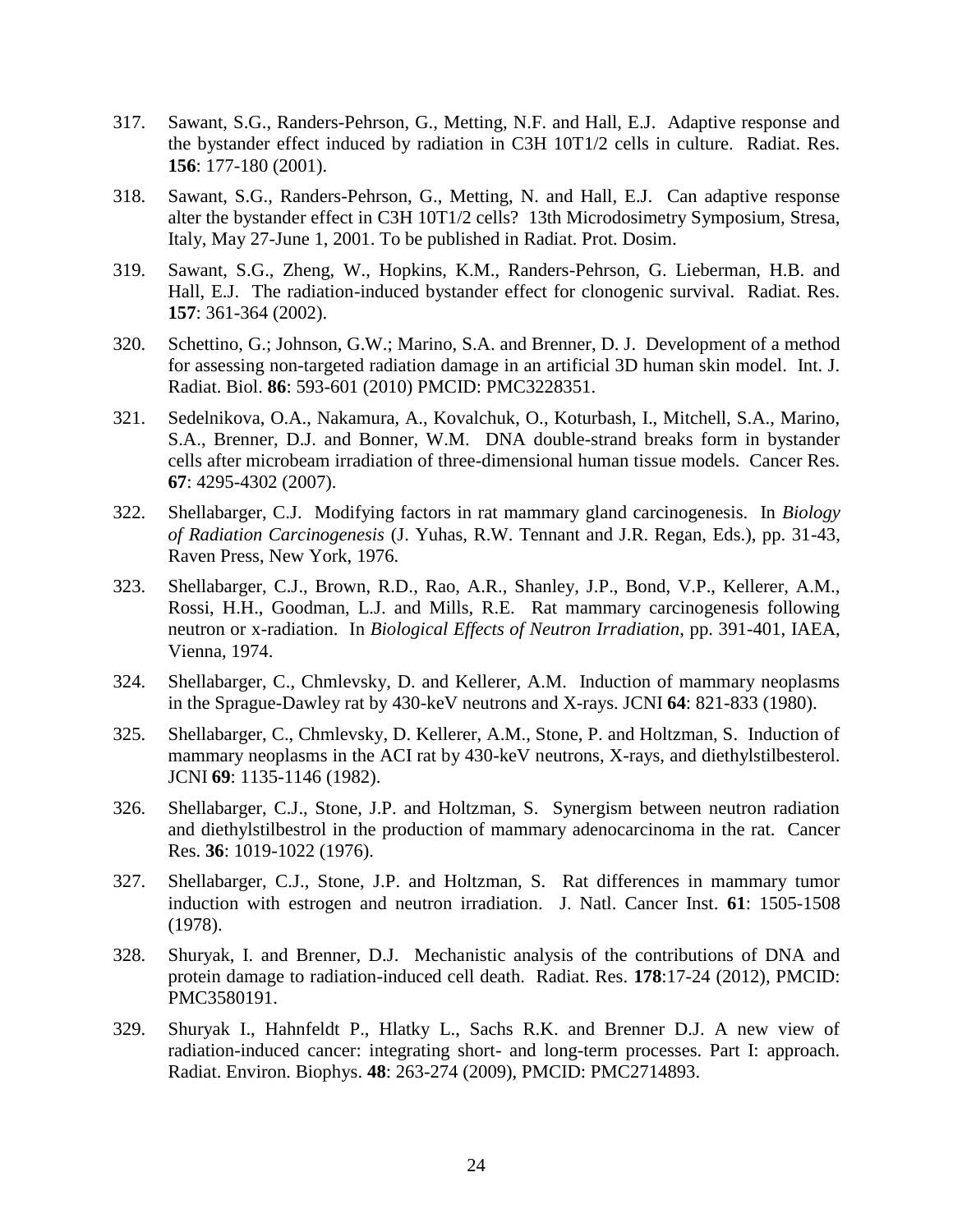- 330. Shuryak I., Hahnfeldt P., Hlatky L., Sachs R.K. and Brenner D.J. A new view of radiation-induced cancer: integrating short- and long-term processes. Part II: second cancer risk estimation. Radiat. Environ. Biophys. **48**: 275-286 (2009), PMCID: PMC2714894.
- 331. Shuryak, I., Sachs, R.K. and Brenner, D.J. Biophysical models of radiation bystander effects: 1. Spatial effects in three-dimensional tissues. Radiat Res. **168**:741-9 (2007).
- 332. Sidik, K., Lieberman, H.B. and Freyer, G.A. Repair of DNA Damaged by UV and Ionizing Radiation by Cell-Free Extracts prepared from schizosaccharomyces pombe. Proc. Natl. Acad. Sci. USA **89**: 12112-12116 (1992).
- 333. Sloan, S. Activation of the ras Oncogene in Murine Thymic Lymphomas Induced by Neutron Radiation and N-nitroso-N-methylurea. Ph.D. Thesis, New York University, 1989.
- 334. Sloan, S.R., Newcomb, E.W. and Pellicer, A. Neutron radiation can activate K-ras via a point mutation in codon 146 and induces a different spectrum of ras mutations than does gamma radiation. Mol. Cell. Biol. **10**: 405-408 (1990).
- 335. Sloan, S.R. and Pellicer, A. ras Oncogene activation in gamma and neutron radiation induced murine thymic lymphomas. In *Radiation Research: A Twentieth Century Perspective*, volume II: Congress Proceedings (W.C. Dewey, *et al.*, Eds.), pp. 353-357, Academic Press, Inc., San Diego, 1992.
- 336. Sloan, S.R. and Pellicer, A. Activation of the *ras* oncogene in gamma irradiation and neutron irradiation induced thymic lymphomas. In *Relevance of Animal Studies to the Evaluation of Human Cancer Risk*, pp. 1-8, Wiley-Liss, Inc., 1992*.*
- 337. Smilenov, L.B., Hall, E.J., Bonner, W.M. and Sedelnikova, O.A. A microbeam study of DNA double-strand breaks in bystander cells. Radiat. Prot. Dosim **122**: 265-269 (2006).
- 338. Sokolov, M.V., Smilenov, L.B., Hall, E.J., Panyutin, I.G., Bonner, W.M. and Sedelnikova O.A. Ionizing radiation induces DNA double-strand breaks in bystander primary human fibroblasts. Oncogene **24**: 7257-7265 (2005).
- 339. Solomon, H.M., Beckman, D.A., Buck, S.J., Gorson, R.O., Mills, R.E. and Brent, R.L. Comparative effects of neutron irradiation and X irradiation on the embryonic development of the rat. Radiat. Res. **137**: 226-230 (1994).
- 340. Sparrow, A.H., Underbrink, A.G. and Rossi, H.H. Mutations induced in *Tradescantia* by small doses of x rays and neutrons: Analysis of dose-response curves. Science **176**: 916- 918 (1972).
- 341. Spector, G.B, McCollum, T. and Spowart, A.R. Scintillator fiber optic long counter response to neutrons from 0.5 - 15.1 MeV. Nucl. Inst. Meth. Phys. Res. A **346**: 273-278 (1994).
- 342. Srdoc, D., Goodman, L.J., Marino, S.A., Mills, R.E., Zaider, M., and Rossi, H.H. Microdosimetry of Monoenergetic Neutron Radiation. In *Proceedings of the Seventh Symposium on Microdosimetry* (J. Booz, H. Ebert, and H. Hartfiel, Eds.), p. 765, EUR 7147 DE-EN-FR, 1981.e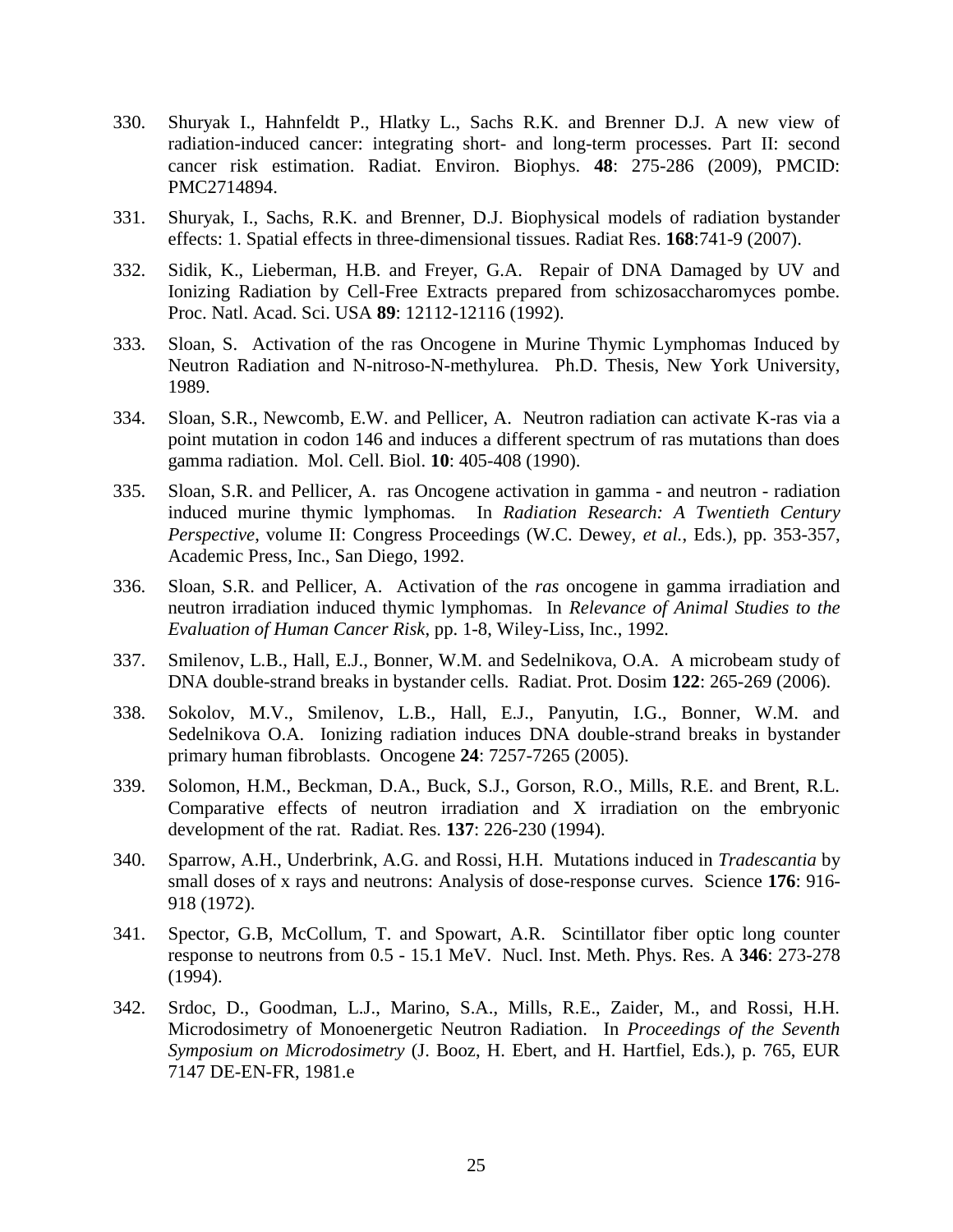- 343. Srdoc, D. and Marino, S.A. Microdosimetry of monoenergetic neutrons. Radiat. Res. **146**: 466-474 (1996).
- 344. Straume, T. Biological Effectiveness of Neutron Irradiation on Animals and Man, Ph.D. Thesis, University of California Davis/Livermore, 1982.
- 345. Straume, T. and Dobson, R.L Mouse oocyte killing by neutrons: target considerations. In *Proceedings of the Ninth Symposium on Microdosimetry* (J.A. Dennis, J. Booz and B. Bauer, Eds.), Radiat. Prot. Dosim. **13**(1-4): 175-176, Nuclear Technology Publishing, Kent, England, 1985.
- 346. Straume, T., Dobson, R.L., and Kwan, T.C. Neutron RBEs and the radiosensitive target for mouse immature oocyte killing. Radiat. Res. **111**: 47-57 (1987).
- 347. Straume, T., Kwan, T.C., Goldstein, L. and Dobson, R. Radiolethal and genetic vulnerabilities of germ cells in the female mammal: Effects of tritium and other radiations compared. In *Proceedings of the Third Japan-U.S. Workshop on Tritium Radiobiology in Health Physics* (S. okada, Ed.), pp. 264-273, 1989.
- 348. Straume, T., Kwan, T.C., Goldstein, L.S. and Dobson, R.L. Measurement of neutroninduced genetic damage in mouse immature oocytes. Mutat. Res. **248**: 122-133 (1991).
- 349. Suzuki; M. He-ion microbeam induces a bystander effect via cell to cell junction. Radioisotopes **55**: 341-349 (2006).
- 350. Suzuki, M., Zhou, H., Geard, C.R. and Hei, T.K. Effect of medium on chromatin damage in bystander mammalian cells. Radiat. Res. **162**: 264-269 (2004).
- 351. Suzuki, M., Zhou, H., Hei, T.K., Tsuruoka, C. and Fujitaka, K. Induction of a bystander chromosomal damage of He-ion microbeams in mammalian cells. Biol. Sci. Space. **17**: 251-252 (2003).
- 352. Sykora, G.J. and Akselrod, M.S., Salasky, M. and Marino, S.A. Novel  $Al_2O_3:C_3Mg$ Fluorescent Nuclear Track Detectors for Passive Neutron Dosimetry. Radiat. Prot. Dosim NEUDOS10 Special Edition: 1-6 (2007).
- 353. Underbrink, A.G., Kellerer, A.M., Mills, R.E. and Sparrow, A.H. Comparison of x ray and gamma-ray dose-response curves for RBE determinations at high and low doses in *Tradescantia* clone 02. Radiat. and Environ. Biophysics **13**: 295 (1976).
- 354. Underbrink, A.G. and Sparrow, A.H. Power relations as an expression of relative biological effectiveness in *Tradescantia* stamen hairs. Radiat. Res. **46**: 580-587 (1971).
- 355. Underbrink, A.G. and Sparrow, A.H. The influence of experimental endpoints, dose, dose rate, neutron energy, nitrogen ions, hypoxia, chromosome volume and ploidy level in *Tradescantia* stamen hairs and pollen. In *Proceedings of the Symposium on the Effects of Neutron Irradiation upon Cell Function*, IAEA, Vienna, 1974.
- 356. Underbrink, A.G., Sparrow, A.H., Sautkulis, D. and Mills, R.E. Oxygen enhancement ratios (OERs) for somatic mutations in *Tradescantia* stamen hairs. Radiat. Botany **15**: 161-168 (1975).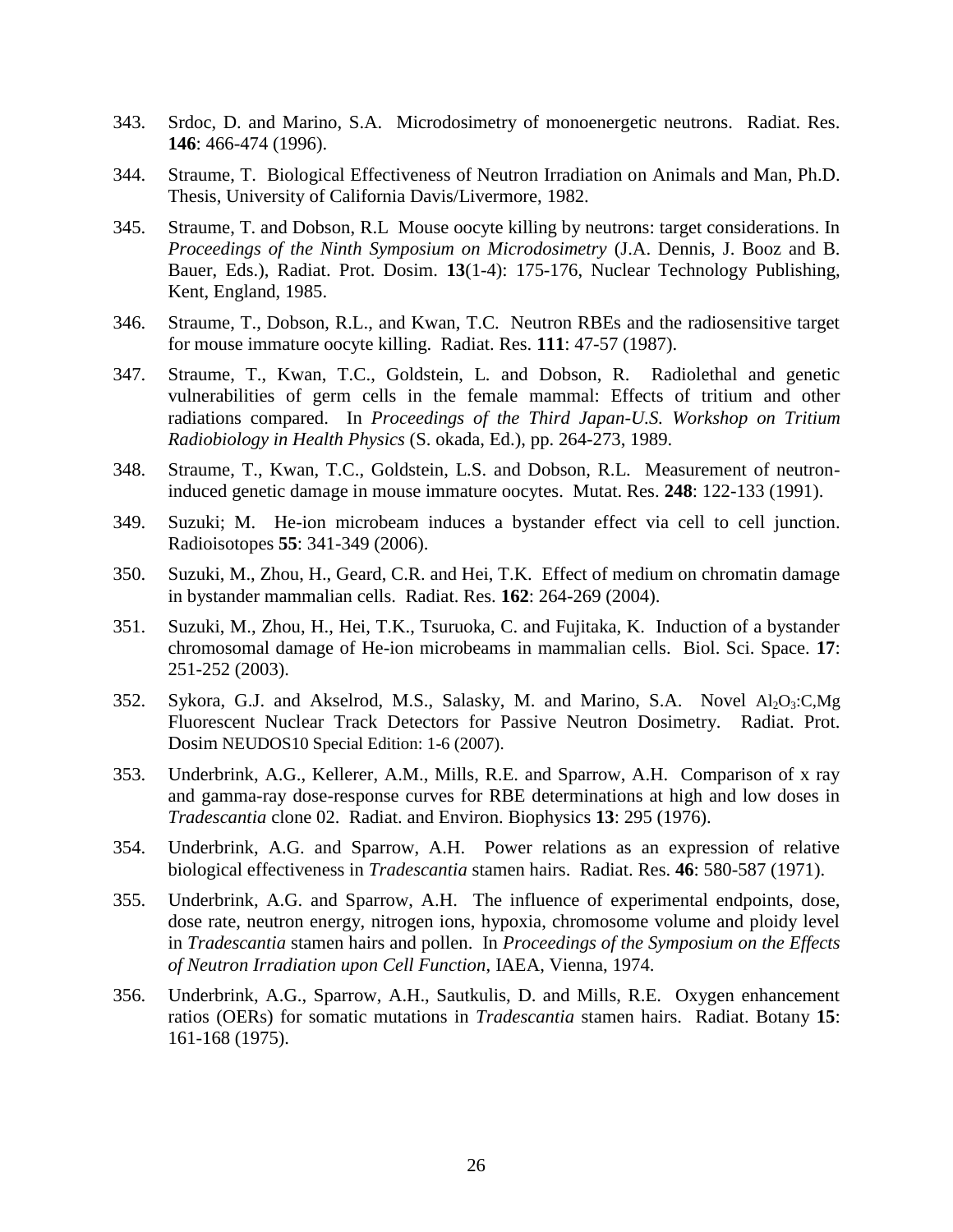- 357. Underbrink, A.G., Sparrow, A.H., Sautkulis, D. and Mills, R.E. An elusive factor affecting mutation frequency in *Tradescantia* stamen hairs: its influence on r.b.e. Int. J. Radiat. Biol. **28**: 527-538 (1975).
- 358. Underbrink, A.G., Sparrow, R.C., Sparrow, A.H. and Rossi, H.H. Relative biological effectiveness of x-rays and 0.43 MeV monoenergetic neutrons on somatic mutations and loss of reproductive integrity in *Tradescantia* stamen hairs. Radiat. Res. **44**: 187-203 (1970).
- 359. Underbrink, A.G., Sparrow, R.C., Sparrow, A.H. and Rossi, H.H. Relative biological effectiveness of 0.43-MeV and lower energy neutrons on somatic aberrations and hairlength in *Tradescantia* stamen hairs. Int. J. Radiat. Biol. **19**: 215-228 (1971).
- 360. Wallace, R.E. Microdosimetry of Fast Neutrons in Selected Biological Materials. Ph.D. Thesis, University of Pennsylvania, 1987.
- 361. Wallace, R. and Bloch, P. Microdosimetry of 14 MeV neutrons in tissues of different compositions. In *Proceedings of the 13th Northeast Bioengineering Conference*, IEEE Society for Medicine and Biology, IEEE Press, 1987.
- 362. Weaver, D.A., Hei, T.K., Hukku, B., McRaven, J.A.M. and Willey, J.A. Cytogenic and molecular genetic analysis of tumorigenic bronchial epithelial cells induced by radon alpha particles. Carcinogenesis **18:** 1251-1258 (1997).
- 363. Welch, D. and Christen, J.B. Real-time feedback control of pH within microfluidics using integrated sensing and actuation. Lab Chip, published online 23 Jan 2014.Willey, J.C., Hei, T.K., Piao, C.Q., Apostoiakos, M.J. and Hukku, B. Radiation induced deletion of chromosomal regions containing tumor suppressor genes in human bronchial epithelial cells. Carcinogenesis **14**: 1181-1188 (1993).
- 364. Williams, E.S., Stap, J. Essers, J., Ponnaiya, B., Luijsterburg, M.S., Krawczyk, P.M., Ullrich, R.L., Aten, J.A. and Bailey, S.M. DNA double strand breaks are not sufficient to initiate the recruitment of TRF2. Nat. Genet. **39**: 696-698 (2007).
- 365. Worgul, B.V., Medvedovsky, C., Huang, Y., Marino, S.A., Randers-Pehrson, G. and Brenner, D.J. Quantitative assessment of the cataractogenic potential of very low doses of neutrons. Radiat. Res. **145**: 343-349 (1996).
- 366. Wu, L.J., Randers-Pehrson, G., Waldren, C. A., Geard, C. R., Yu, Y. Z. and Hei, T. K. Biological consequence of cytoplasmic irradiation: role of reactive oxygen species. Proc. Natl. Acad. Sci. USA **96**: 4959-4964 (1999).
- 367. Xu, D.B., Feng, H., Hei, T.K., Piao, C.Q. and Kahn, S. Absence of microsattelite muatator phenotype in human bronchial epithelial cells transformed by alpha particles. Int. J. Oncol. **10**: 921-925 (1997).
- 368. Xu, J. ''Dynamics of Drops and Bubbles in Micro Geometries'' (Columbia University Ph.D. Thesis), CreateSpace publishers, Scotts Valley, CA USA, 2010, ISBN: 1453702709.
- 369. Xu, J. and Attinger, D. Dispensing single fluid particles on demand in a microfluidic chip. In Proceedings of µTAS 2008, Locascio, L., Gaitan, M., Paegel, B.M. Ross, D,J, and Vreeland, W.N. (Eds.), 2008, Stoughton, WI, pp. 1378-1380 (abstract).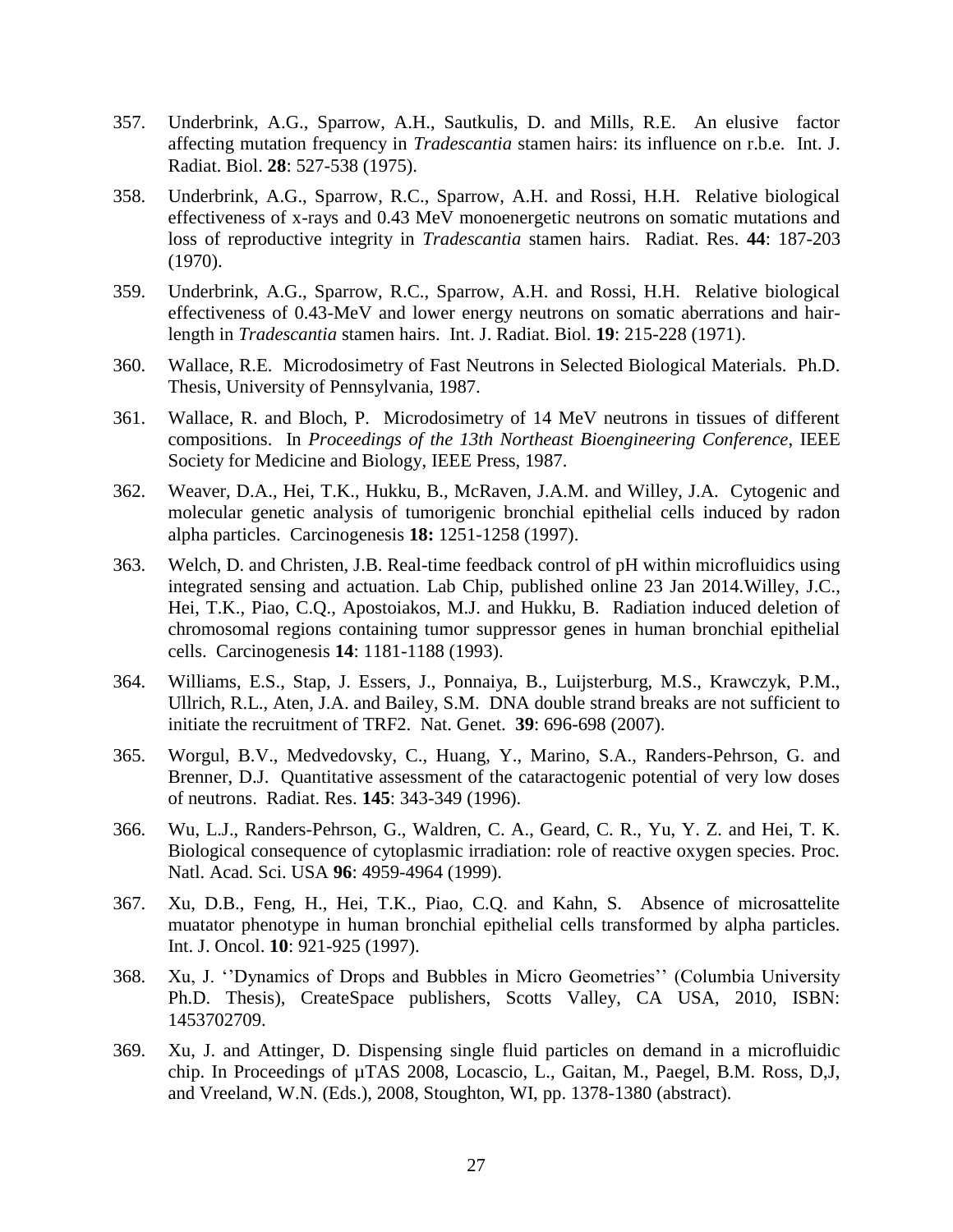- 370. Xu, J. and Attinger, D. Drop on demand in a microfluidic chip. J. Micromech. Microeng. **18**: 065020 (2008).
- 371. Xu, Y., Garty G., Marino, S.A., Massey, T.N., Randers-Pehrson, G., Johnson, G.W. and Brenner, D.J. Novel neutron sources at the Radiological Research Accelerator Facility. J. Instrum. **7**: C03031 (2012), PMCID: PMC3337765.
- 372. Xu, Y., Randers-Pehrson, G., Marino, S.A., Bigelow, A.W., Akselrod, M.S., Sykora, J.G. and Brenner, D.J. An accelerator-based neutron microbeam system for studies of radiation effects. Radiat. Prot. Dosimetry. **145**:373-376 (2011) PMCID: PMC3145382.
- 373. Xu, Y., Turner, H.C., Garty, G. and Brenner, D. A rapid, quantitative method to characterize the human lymphocyte concentration for automated high-throughput radiation biodosimetry. Biomed. Eng. Res. **2**: 16-19 (2013), PMCID: PMC3683596.
- 374. Zaider, M., Bird, R.P., Rossi, H.H., Marino, S. and Rohrig, N. A study of cell survival in mammalian celss exposed to spatially correlated triads of protons. Radiat. Environ. Biophys. **22**: 239-249 (1983).
- 375. Zeitlin, C.J., Maurer, R.H., Roth, D.R., Goldsten, J. O. and Grey, M. P. Development and evaluation of the combined ion and neutron spectrometer (CINS). Nucl. Inst. Methods B **267**: 139-143 (2009).
- 376. Zhang, B, Davidson, M.M., Zhou, H., Wang, C., Walker, W.F. and Hei, T.K. Cytoplasmic irradiation results in mitochondrial dysfunction and DRP1-dependent mitochondrial fission. Cancer Res. **73**: 6700-6710 (2013).
- 377. Zhang, S., Wen, G., Huang, S.X., Wang, J., Tong, J. and Hei, T.K. Mitochondrial alteration in malignantly transformed human small airway epithelial cells induced by alpha particles. Int. J. Cancer. **132**: 19-28 (2013), PMCID: PMC3467313.
- 378. Zhao, Y.L., Piao, C Q., Hall, E.J., and Hei, T.K., Mechanism of radiation induced transformation of human bronchial epithelial cells. Radiat. Res. **155**: 230-234 (2001).
- 379. Zhou, H, Hong, M., Chai, Y., and Hei, T.K., Consequences of cytoplasmic irradiation: Studies from microbeam. J. Radiat. Res. **50** Suppl A: A59-65 (2009), PMCID: PMC3664637.
- 380. Zhou, H., Ivanov, V. N., Gillespie, J., Geard, C. R., Amundson, S. A., Brenner, D. J., Yu, Z., Lieberman, H. B. and Hei, T. K. Mechanism of radiation-induced bystander effect: Role of the cyclooxygenase-2 signaling pathway. PNAS **102**: 14641-14646 (2005).
- 381. Zhou, H., Ivanov, V.N., Lien, Y.C., Davidson, M. and Hei, T.K. Mitochondrial function and NF-κB mediated signaling in radiation-induced bystander effects. Cancer Res. **68**: 2233- 2240 (2008).
- 382. Zhou, H, Randers-Pehrson, G., Geard, C.R., Brenner, D.J., Hall, E.J. and Hei, T.K, Interaction between radiation-induced adaptive response and bystander mutagenesis in mammalian cells. Radiat. Res. **160**: 512-516 (2003).
- 383. Zhou, H., Randers-Pehrson, G. and Hei, T.K. Studies of bystander mutagenic response using charged particle microbeam. Radiat. Res. **153**: 236-237 (2000).